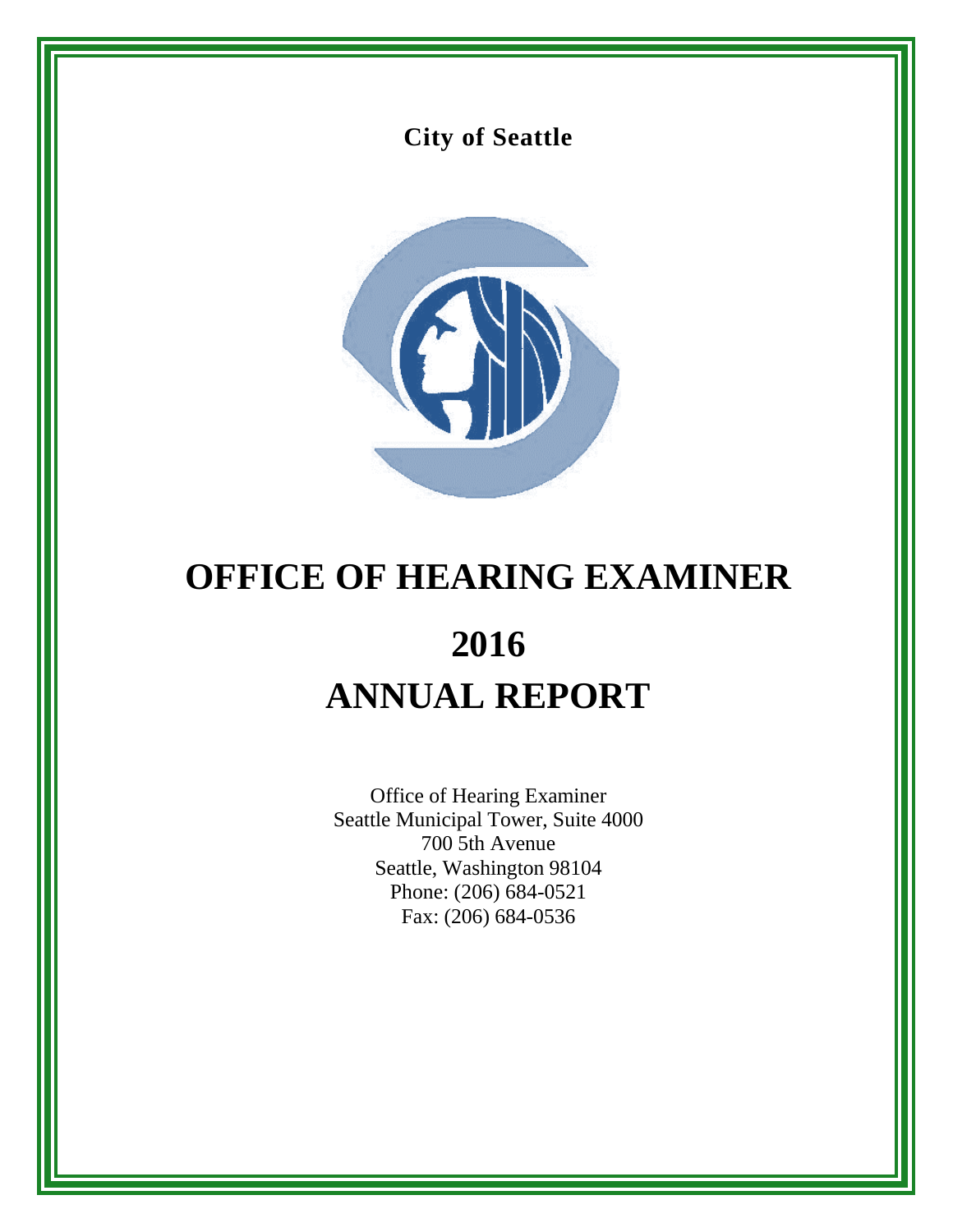

## City of Seattle **CITY COUNCIL**



## **Office of Hearing Examiner Organizational Chart**

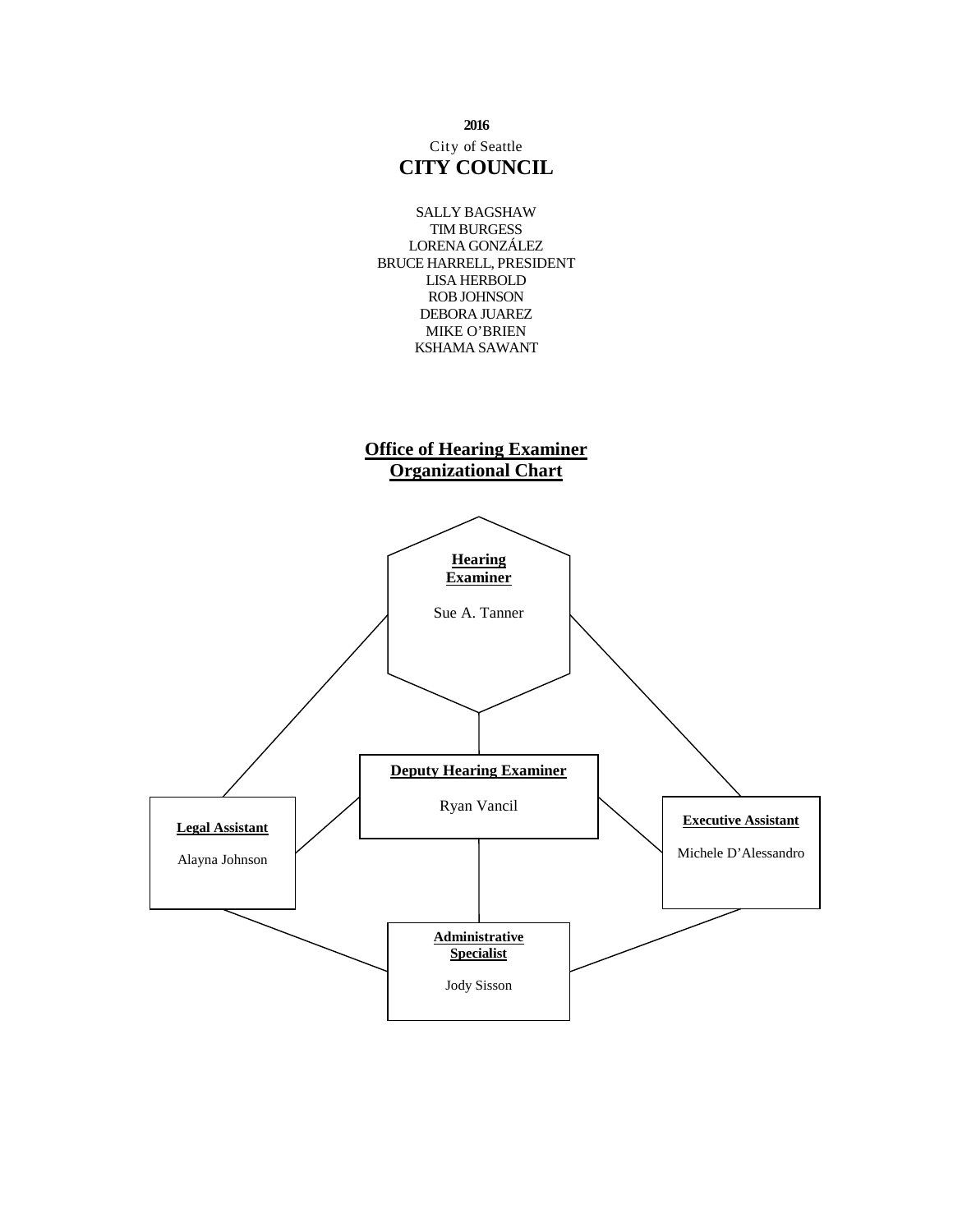## **CITY OF SEATTLE OFFICE OF HEARING EXAMINER**

## **2016 ANNUAL REPORT**

## **Mission and Authority**

The mission of the Office of Hearing Examiner is to conduct impartial administrative hearings in matters where jurisdiction has been granted by the Seattle Municipal Code, and to issue clear and timely decisions and recommendations that are consistent with applicable law.

The position of Hearing Examiner is established in the Seattle Municipal Code. The City Council appoints the Hearing Examiner, who is responsible for all functions of the office and authorized to appoint Deputy Examiners and other staff.

The Office of Hearing Examiner was created in 1973 as a part of Municipal Court. In 1977, it became a separate and independent City office under Chapter 3.02 of the Seattle Municipal Code. Before the office was created, some appeals of administrative decisions were heard by the City Council; others went directly to court. Pursuant to authority conferred throughout the Code, the Office of Hearing Examiner now provides an independent hearing forum to review decisions made by numerous City agencies, make initial decisions on some matters, and provide the City Council with recommendations on some types of land use applications.<sup>[1](#page-2-0)</sup>

## **Jurisdiction**

Appeals. The Office of Hearing Examiner tracks all cases that come into the office as "Cases Filed". The most numerous of these are appeals of decisions made by other City agencies, such as: 1) the Department of Construction and Inspections [master use permits, SEPA determinations, Land Use Code interpretations, land use and noise enforcement citations, and decisions on tenant relocation assistance]; 2) the Office of Planning and Community Development [SEPA determinations on programmatic initiatives, such as comprehensive plan amendments and area-wide rezones]; 3) the Department of Finance and Administrative Services [tax assessments, licensing decisions, and marijuana citations]; 4) the Office of Labor Standards [decisions on alleged violations of City ordinances on paid sick and safe leave, minimum wage, wage theft, and use of criminal history in hiring]; and 5) the Department of Transportation [citations related to right-of-way use].

Original Jurisdiction. In cases where the Hearing Examiner has original jurisdiction, the Examiner makes the initial decision in a case rather than reviewing another department's decision. Original jurisdiction cases include: 1) subdivision applications processed by the Department of Construction and Inspections; 2) complaints filed by the Office for Civil Rights and City Attorney's Office for discrimination in employment, housing, public accommodation, or public contracts; 3) complaints for third party utility billing violations; 4) petitions for review of floating home moorage fee increases; and several others.

<span id="page-2-0"></span><sup>&</sup>lt;sup>1</sup> A list of matters within the Hearing Examiner's jurisdiction is found at pp. 20-22.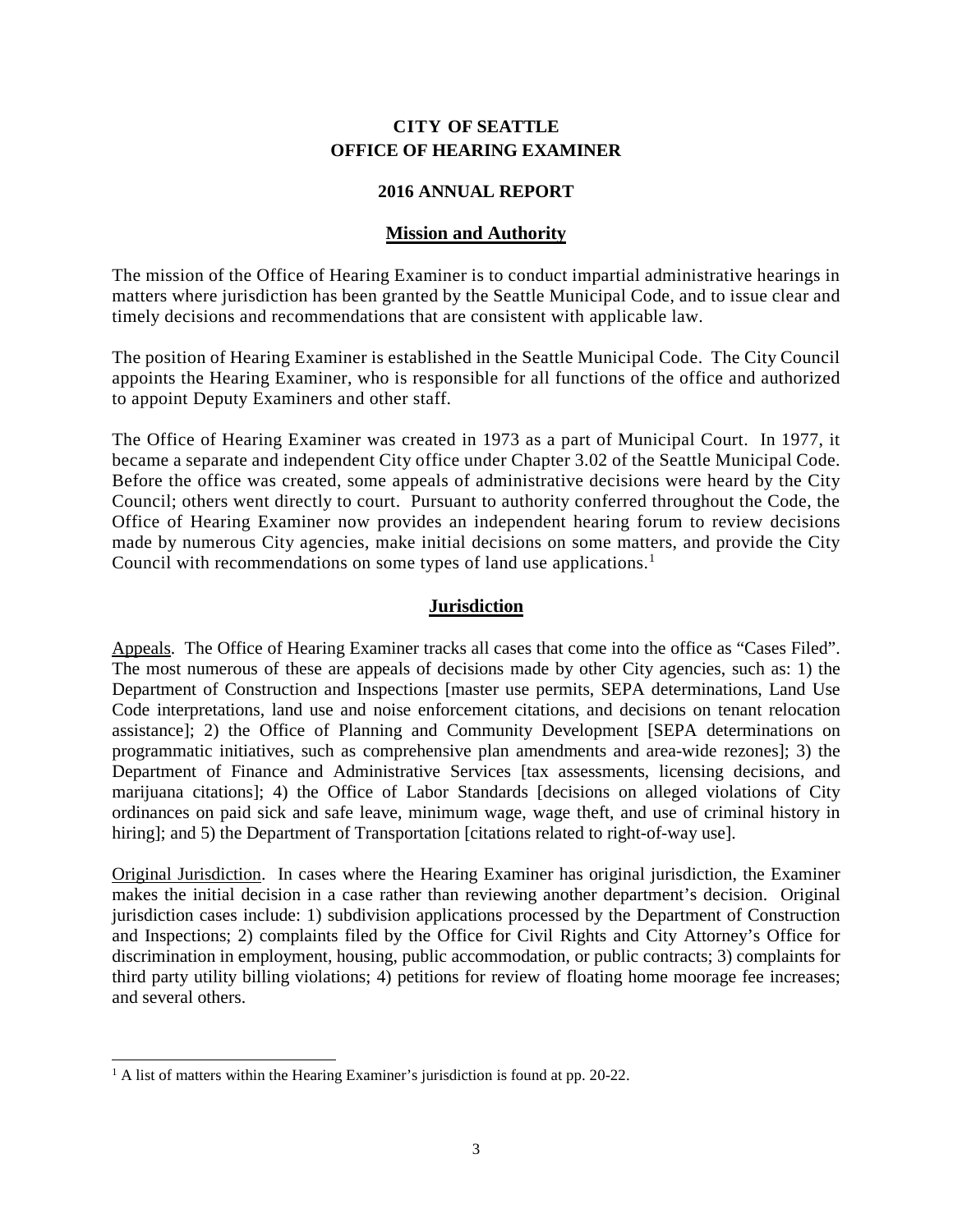Recommendations. The City Council has retained jurisdiction over certain land use actions, including Council conditional uses, rezone proposals, major institution master plans, planned unit developments, and landmark controls and incentives. For these cases, the Hearing Examiner holds a public hearing for the Council, gathers information to establish the record, and forwards the record and detailed written findings, conclusions and a recommendation to the Council for its use in making the decision.

## **Accessibility**

An administrative hearing before the Hearing Examiner is a quasi-judicial process that involves the application of existing law and policy to the specific facts of a case. Constitutionally guaranteed due process requires procedural safeguards for those whose rights are affected by the outcome of the case. The hearing format resembles an informal court proceeding and is structured to provide a fair opportunity for each party to participate, while also reflecting the seriousness of the matters appealed for those involved.

The Office of Hearing Examiner uses various tools to make the appeal and hearing processes understandable and "user friendly," while at the same time protecting the rights of parties and fulfilling legal requirements. Examples include: a "Public Guide," which is a booklet that explains the hearing process in a question and answer format; "fill-in-the-blanks" appeal forms; an explanatory letter that is sent along with the notice of hearing in each case; sample forms for use in cases before the Examiner, and two pocket-sized pamphlets that include basic information about the hearing process and are available from the office, neighborhood centers, and most libraries. In addition, the Office's pamphlet on code enforcement citation hearings is included with each citation issued by SDCI and SDOT. If appropriate, an information card in one of the City's six core languages, or Russian, is also handed out with the citation. The card explains what basic hearing-related information is available from the Office of Hearing Examiner. We also provide language interpreters for appeal hearings when requested.

The office accepts credit and debit cards for payment of filing fees and citation penalties, and we are the only hearing examiner office in the state to offer the option of electronic filing of appeals and subsequent documents in our cases. This is provided through a portal on the Office of Hearing Examiner website. We also provide 24-hour public access to our case files, including recordings of hearings, through the website. A ListServ on the website allows people to receive updates on proposed rule changes and other matters. And we solicit feedback from everyone who participates in a hearing. Our "Customer Satisfaction Survey" is available on-line as well as in the office and hearing rooms; it is also administered quarterly via SurveyMonkey and may be submitted anonymously through these forums.

Hearing Examiner decisions dating back to 1990 are available in a searchable database through a link on the Hearing Examiner's website at [www.seattle.gov/examiner.](http://www.seattle.gov/examiner) Although not searchable, decisions prior to 1990 are available by year on the website, which also includes the Hearing Examiner Rules, the "Public Guide," appeal forms and fee and payment information, information on mediation of cases, public records request information, links to the Seattle Municipal Code and other resources relevant to matters that come before the Hearing Examiner, and other information.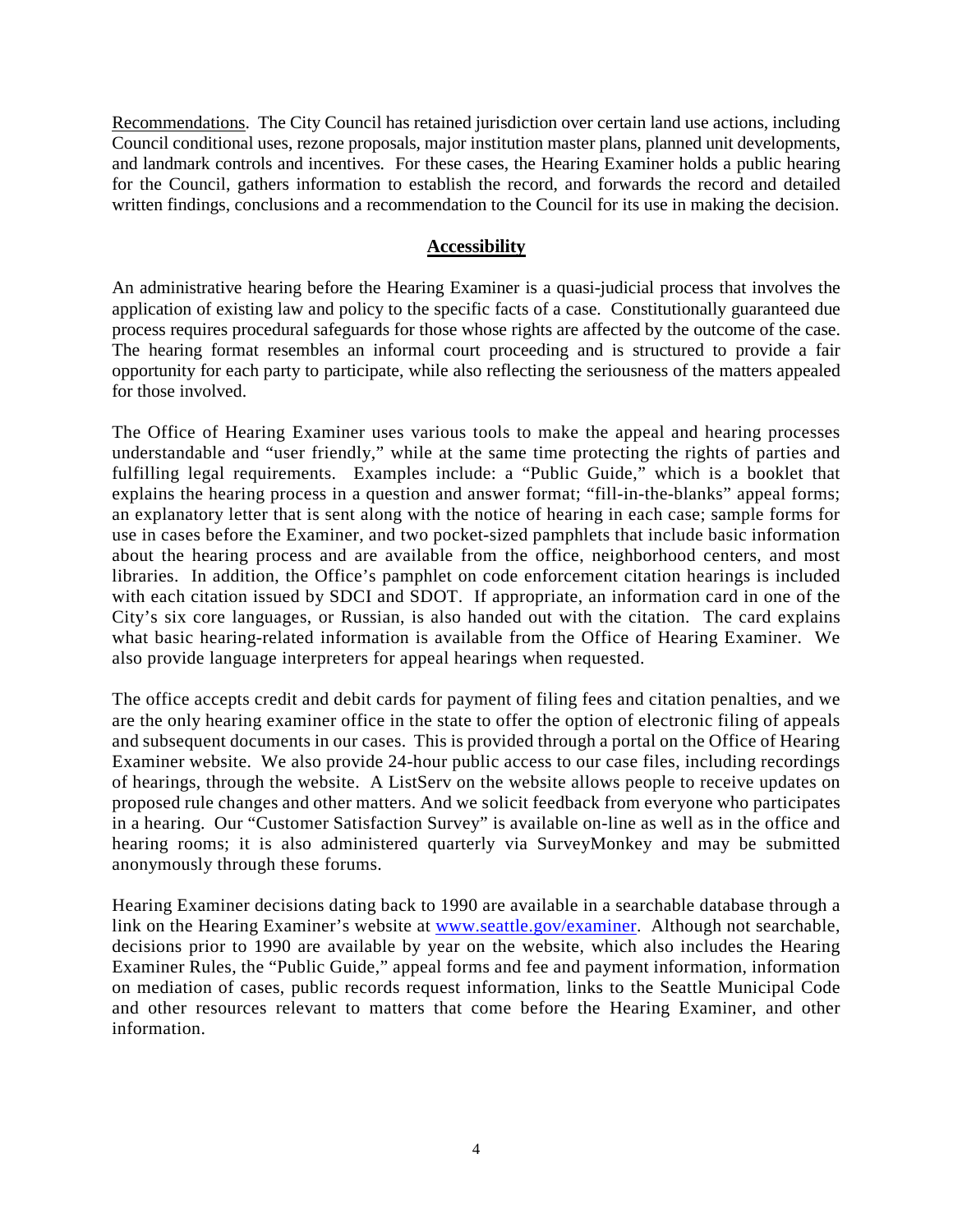## **Contracting**

Since 2004, the Hearing Examiner has been authorized by Seattle Municipal Code to provide hearing examiner services to other jurisdictions via contract. In 2016, we provided contract examiner services to five cities: Kirkland, Mercer Island, Puyallup, Shoreline and Tukwila.<sup>[2](#page-4-0)</sup> We issued 52 decisions in contract city cases, which was a slight increase over the caseloads in 2015 and 2014.

The Office of Hearing Examiner is a General Fund department. In the last five years, we have deposited \$114,232 in contracting revenue into the General Fund. Since 2005, when we began with just one contract city, we have earned \$178,600 for the General Fund. In addition to bringing in a modest amount of revenue for the City, working with other cities compensates for fluctuations in our Seattle caseload, adds variety to our work, and keeps us flexible.

## **Judicial Appeals of Hearing Examiner Decisions**

At the request of the City Council, and with the assistance of the City Attorney's Office, the Office of Hearing Examiner tracks the results of judicial appeals of Hearing Examiner decisions. The following appeals were decided in 2016:

In *Alliance for a Livable Denny Triangle & Unite Here Local 8 v. City of Seattle*, Superior Ct. #15-2- 18635-SEA, appellants who opposed the redevelopment of the former Greyhound Bus Terminal appealed the Hearing Examiner's decision affirming the DCI Director's decision approving it. The Superior Court entered an order affirming the Examiner's decision.

In *Jessica Lucio and Greg Aden v. the City of Seattle*, Superior Court #16-2-04706-8-SEA, appellants who opposed the demolition of the Terminal Garage Building in Pioneeer Square appealed the Hearing Examiner's decision dismissing their appeal on two grounds: 1) lack of jurisdiction over the appellants' claim that the project should have gone through design review, because a Code section expressly exempts from design review new structures located in special review districts that are regulated by Chapter 22.66 SMC; and 2) lack of jurisdiction over the claim that the demolition was in error, because a Code section provides that there is no administrative appeal from the Director's demolition decision. The Superior Court entered an decision affirming the Examiner's decision, and the appellants have appealed that decision to the state Supreme Court.

In *UV 316 Alaskan Way, LLC, et al. v. City of Seattle*, Superior Court # 16-2-06040-SEA, a developer appealed a Hearing Examiner decision reversing the Department of Neighborhood's Certificate of Approval for a project that would replace the Terminal Garage Building in Pioneer Square with an 11 story residential development. The Superior Court remanded the matter to the Department of Neighborhood's Director to reconsider her decision in light of new evidence that was first presented at the appeal hearing before the Hearing Examiner. (Summarized in "Case Highlights" below)

*Unite Here Local 8, et al.v. City of Seattle*, Superior Court #16-2-14986-SEA, involved an appeal of the Hearing Examiner's decision finding that part of the EIS used for the University of Washington's redevelopment of the Rainier Square block was inadequate. The developer for the project, Wright Runstad, appealed the decision to superior court but later voluntarily dismissed the appeal. (Summarized in "Case Hightlights" below)

<span id="page-4-0"></span><sup>&</sup>lt;sup>2</sup> As of December of 2016, we no longer provide contract examiner services to the City of Puyallup. Instead, we have assumed additional work for the City of Mercer Island.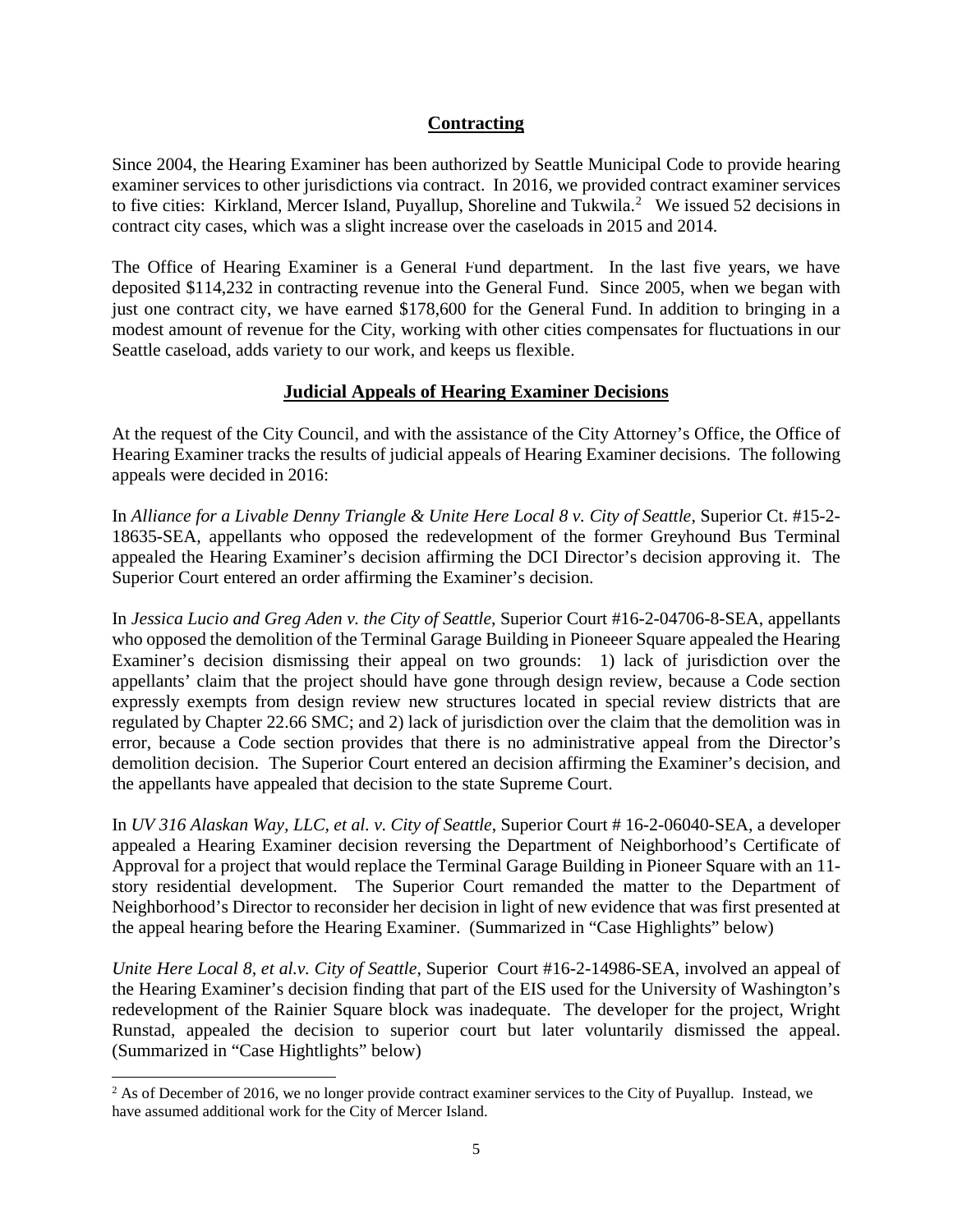In *Seattle Housing Authority v. Seattle Office for Civil Rights on behalf of Ala Yudzenka*, Superior Court # 15-2-21572-8SEA, the Hearing Examiner, sitting as a hearing panel with two members of the Human Rights Commission, determined that the Seattle Housing Authority ("SHA") had committed an unfair housing practice in failing to provide a one-bedroom apartment voucher, rather than a studio apartment voucher, as a reasonable accommodation for an applicant's medically verified disability. SHA appealed to superior court, which upheld the hearing panel's decision. SHA then appealed the superior court's decision to the court of appeals.

The issue in *T-Mobile West Corp. v. City of Seattle*, Superior Court # 15-2-21111-1SEA, was whether the City had authority to levy a utility tax based on revenue received by T-Mobile West from Seattle customers who incur roaming charges when traveling outside the United States. The Examiner concluded that the charges were not authorized under the City Code. The Department appealed the decision to superior court, which affirmed the Examiner's decision on other grounds, finding that state law did not authorize the City to tax revenue from roaming charges for calls that were interstate. The Department appealed the decision to the court of appeals, which affirmed the superior court's decision.

The superior court had not entered orders by year's end in appeals of two Hearing Examiner decisions: *Parriott v. City of Seattle*, Superior Court #17-2-03579-3SEA; and *Sani Maurou v. City of Seattle*, Superior Court #17-2-06022-4SEA. We will report on the outcome of these appeals in the next annual report.

## **Case Highlights**

Each year includes cases that are noteworthy, either because of the controversy surrounding them or because they present important issues in the application of the Seattle Municipal Code or other regulations. The brief case descriptions that follow highlight some of these cases that came before the Hearing Examiner in 2016. (The complete decision or recommendation can be found through the "Decisions" link at [www.seattle.gov/examiner](http://www.seattle.gov/examiner) using the Hearing Examiner case number included in parentheses after each case description below.)

• Cheasty Greenspace, a 28 plus-acre linear greenspace on the east side of Beacon Hill, includes steep slopes, wetlands and substantial wildlife habitat, and is described by the Parks Department as one of the few areas of undeveloped forest in an otherwise urban area. So when the Parks Department determined under SEPA that construction of a mountain bike and pedestrian trail system through the Greenspace would have no significant adverse environmental impacts, appeals followed. The appellants argued that the Department lacked sufficient information to evaluate the project's geotechnical impacts and related drainage and erosion impacts, as well as impacts on wetlands, wildlife and wildlife habitat, and scenic and aesthetic values and available recreational facilities. After considering the impact information available to the Department, and evidence from scientific experts in numerous disciplines, the Hearing Examiner concluded that the wetland reconnaissance and analysis relied on by the Department suffered from several deficiencies, and that the Department lacked sufficient information to evaluate the proposal's impacts on wetlands and wildlife habitat. The Examiner therefore reversed the Department's SEPA Determination of Non-significance. (W-15-008 and W-15-009)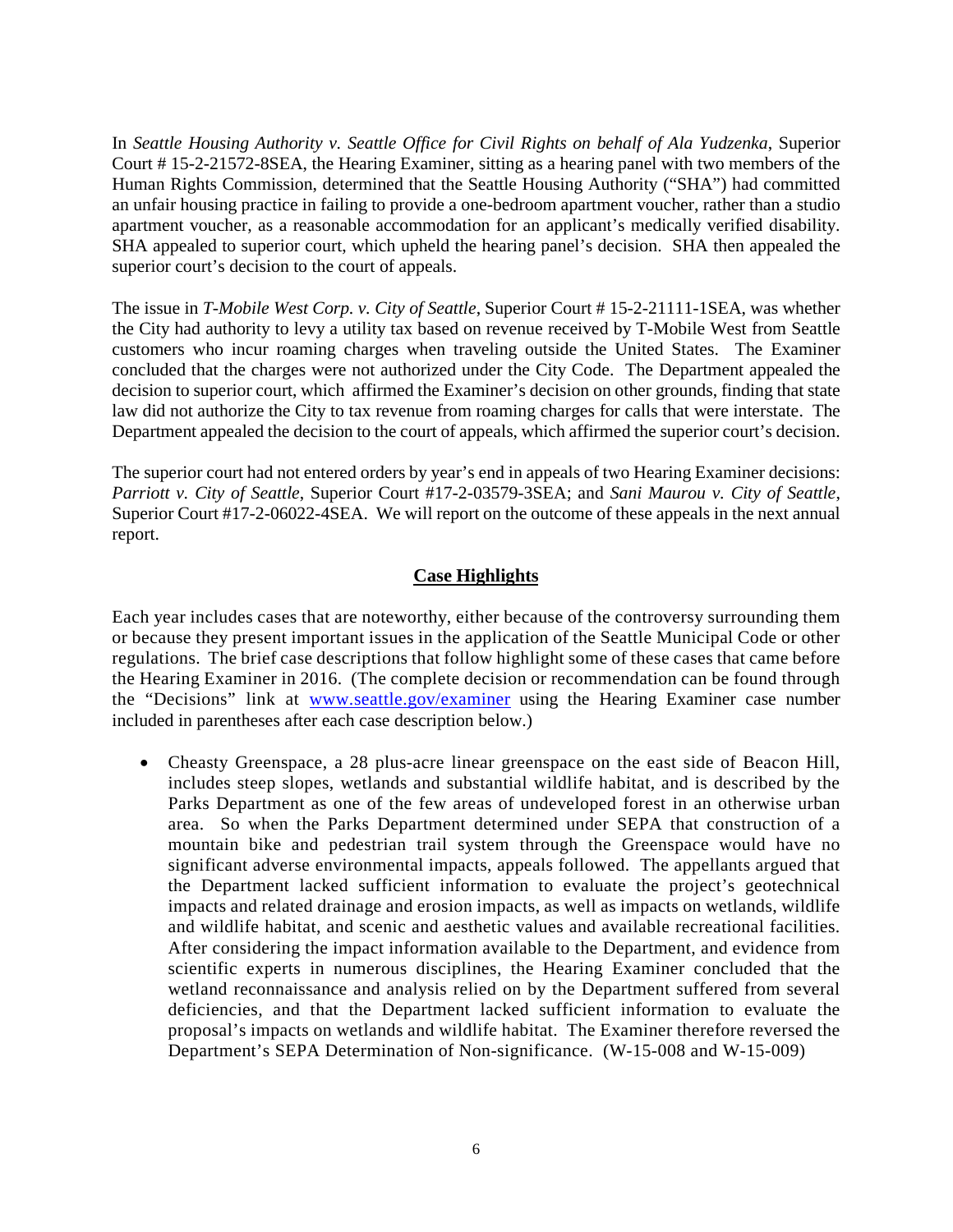- Citizens for Livability in Ballard ("CLB") challenged the DCI Director's determination of adequacy for the Final Environmental Impact Statement ("FEIS") for proposed amendments to the Seattle Comprehensive Plan. The proposed amendments included recommendations from the Mayor and the Office of Planning and Community Development ("OPCD"). The FEIS identified five alternatives, each of which assumed the same level of growth within the City but distributed the growth differently. CLB challenged the FEIS arguing that it: 1) failed to provide adequate alternatives because it only examined the five policy proposals from the Mayor and OPCD; 2) did not address impacts of certain policy changes, such as upzoning, replacement of single-family homes with greater impact uses, and loss of parks and open space; and 3) inadequately analyzed the transportation and parking impacts of the proposals. The Hearing Examiner concluded that much of the appeal was based on concerns that the proposed policies of Seattle 2035 would lead to future Code or policy changes which, in turn, could have impacts that CLB argued should have been evaluated in the FEIS. The Examiner concluded that such impacts were speculative at the time of the FEIS and affirmed the Director's SEPA determination. (W-16-003)
- Save Our Square and other appellants challenged a SEPA Determination of Non-significance issued by the Director of the Department of Construction and Inspections ("DCI"), and a Certificate of Approval granted by the Director of the Department of Neighborhoods ("DON"), that approved a project to demolish the Terminal Garage and replace it with an eleven-story residential structure. The Pioneer Square Terminal Garage, or "Old Seattle Parking Garage," is located in the Pioneer Historic District and is listed on the National Register of Historic Places. The Pioneer Square Preservation Board had recommended denial of the project due to its large scale and incompatibility with surrounding buildings and with the District's historic character. The Hearing Examiner upheld DCI's environmental determination, but reversed DON's Certificate of Approval because new evidence introduced at the hearing indicated that the building's scale was incompatible with its surroundings and could not be approved as proposed under City Code. (MUP-15-019, R-15-005 & R-15-006)
- When the Seattle Children's Home moved from Queen Anne Hill, a developer secured a master use permit to construct 15 residential structures with 57 units on the large site, while retaining and renovating the existing 1915 McGraw Cottage. Future Queen Anne appealed the DCI Director's SEPA determination for the project, challenging the adequacy of the analysis of traffic impacts, impacts on the local elementary school due to overcrowding, and impacts caused by the proposal's height, bulk, and scale. The Hearing Examiner concluded that: 1) the project traffic analysis and proposed mitigation were adequate; 2) while the City's reliance on census data averages to determine elementary school population impacts might have seemed imprecise, no evidence of other reliable measures to determine student numbers was submitted; and 3) the analysis of height, bulk, and scale impacts was adequate, particularly in light of the Code's presumption that a project approved pursuant to the City's design review process complies with the City's SEPA policy on height, bulk, and scale. The Hearing Examiner therefore affirmed the Director's SEPA determination. (MUP-16-006 (W) and MUP-16-007)
- Not everyone in Seattle knows that the University of Washington ("UW") owns approximately 11 acres of property in the heart of downtown Seattle, including some street sections. It is known as the "Metro Tract" and includes the half-block on the west side of Fourth Avenue between Union and Seneca Streets, and the entire one and one-half blocks bounded by Fourth Avenue, the east side of an alley to the east of Fifth Avenue, Union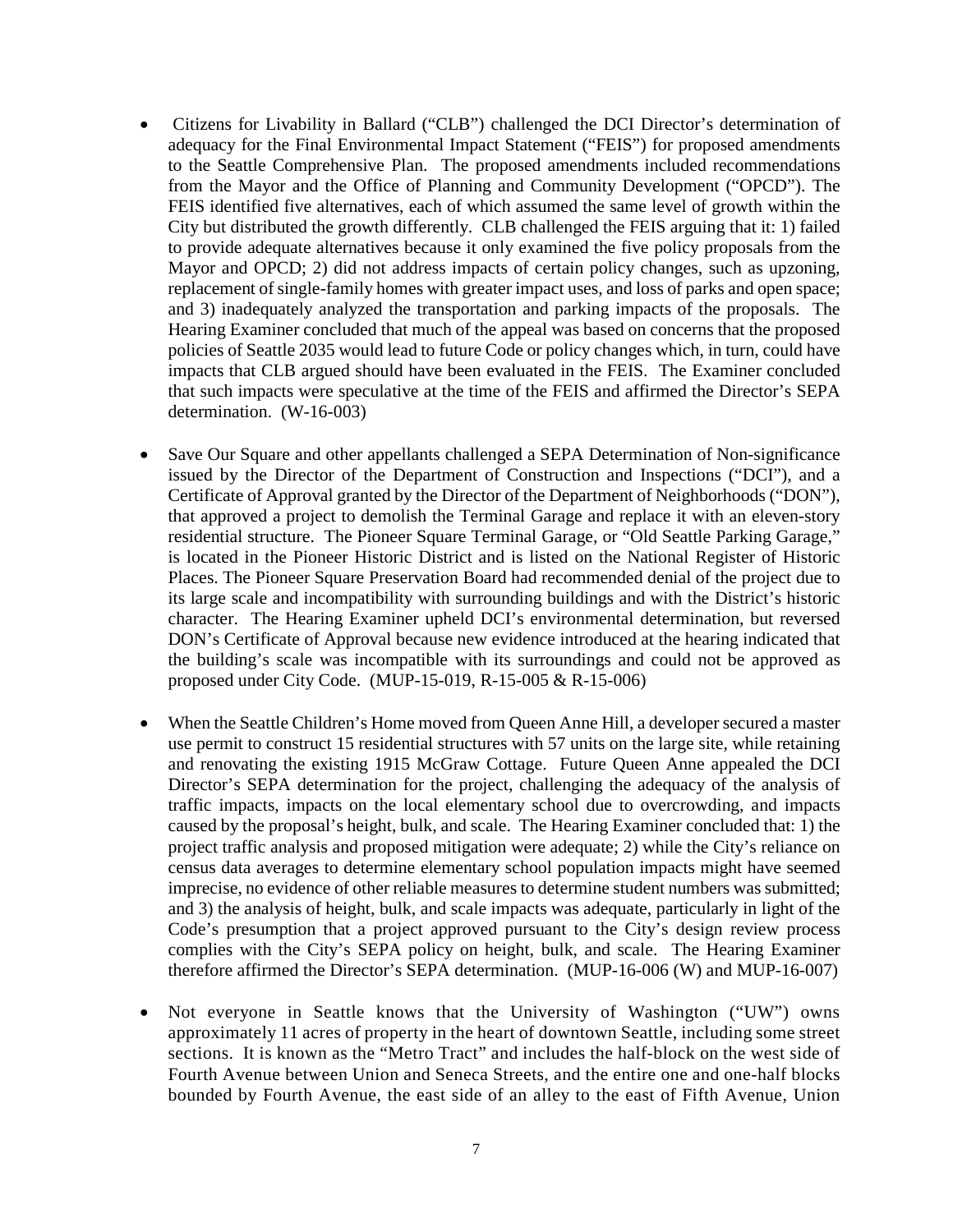Street and Seneca Street. The street sections are used as streets pursuant to an agreement with the City. The Metro Tract is zoned Downtown Office Core 1 ("DOC 1") with a base floor area ("FAR") of 6 and a maximum FAR of 20, which can be achieved through various incentives, including voluntary agreements to construct or contribute funds for low income housing and childcare.

A 2009 code interpretation from DCI concluded that the entire Metro Tract, including streets, could be included in determining permissible floor area for the Metro Tract, and that it could be considered as a single lot or as multiple development sites. Several years later, the UW proposed to redevelop most of the Rainier Square block within the Metro Tract with a mixed use building and hotel, and DCI confirmed that the UW could use some of the additional property within the Metro Tract to calculate FAR for the project. Thus, the FAR site was larger than just the Rainier Square block project site. This transfer of FAR to the Rainier Square block allowed the UW to achieve a larger base FAR for the project, enabling the project to achieve the desired floor area while reducing the amount of incentive payments that would otherwise be required for bonus FAR.

In its SEPA review, DCI concluded that the project was within the range of actions and impacts evaluated in the 2005 EIS for the Downtown Height and Density Changes ("EIS"), which called for increased densities and heights in the DOC zone tied to development incentives. In addition to adopting the EIS, DCI prepared an Addendum with more project-specific information. DCI's decision approving the project was appealed by Unite Here Local 8, which represents hotel and other service industry workers. The appeal challenged design review approval, the adequacy of the EIS, and a code interpretation that covered a wide range of topics, including the use of the FAR site to calculate FAR for the project. Each party filed motions that, if granted, would dispose of the case without a hearing. The Examiner granted the applicant's and department's motions in part, dismissing the appellant's design review and code interpretation issues as a matter of law. The Examiner also determined that the EIS discussion of transportation and parking impacts and cumulative impacts was legally adequate, and upheld the Department's determination that the project vested to housing policies in effect before the City's adoption of a new SEPA housing policy that reiterates the need to address affordable housing impacts. However, the Examiner concluded that neither the 2005 EIS nor the Addendum addressed, or even acknowledged, the 24.5% increase in development capacity added to the DOC 1 zone through the UW's ability to include streets and alleys in calculating allowable FAR for the Metro Tract. Nor did either document address the resulting impact on the number of affordable housing units that could be constructed downtown, which was a major focus of the downtown zoning changes analyzed in the EIS. The Examiner therefore concluded that the EIS failed to include a reasonably adequate discussion of the project's probable adverse housing impacts and reversed the Department's EIS adequacy decision on that ground. The project was remanded to the Department for additional SEPA analysis. (MUP15-032 and S-15-004)

• When is a floating object a "vessel" rather than a "float accessory to a floating home"? That was the questions in an appeal filed by a floating home owner who also operated a dinner barge that was used for dinner cruises on Lake Union for personal guests and charity cruises. A vessel is generally exempt from City shoreline regulations, whereas a float accessory to a floating home is prohibited by those regulations. The Shoreline Master Program defines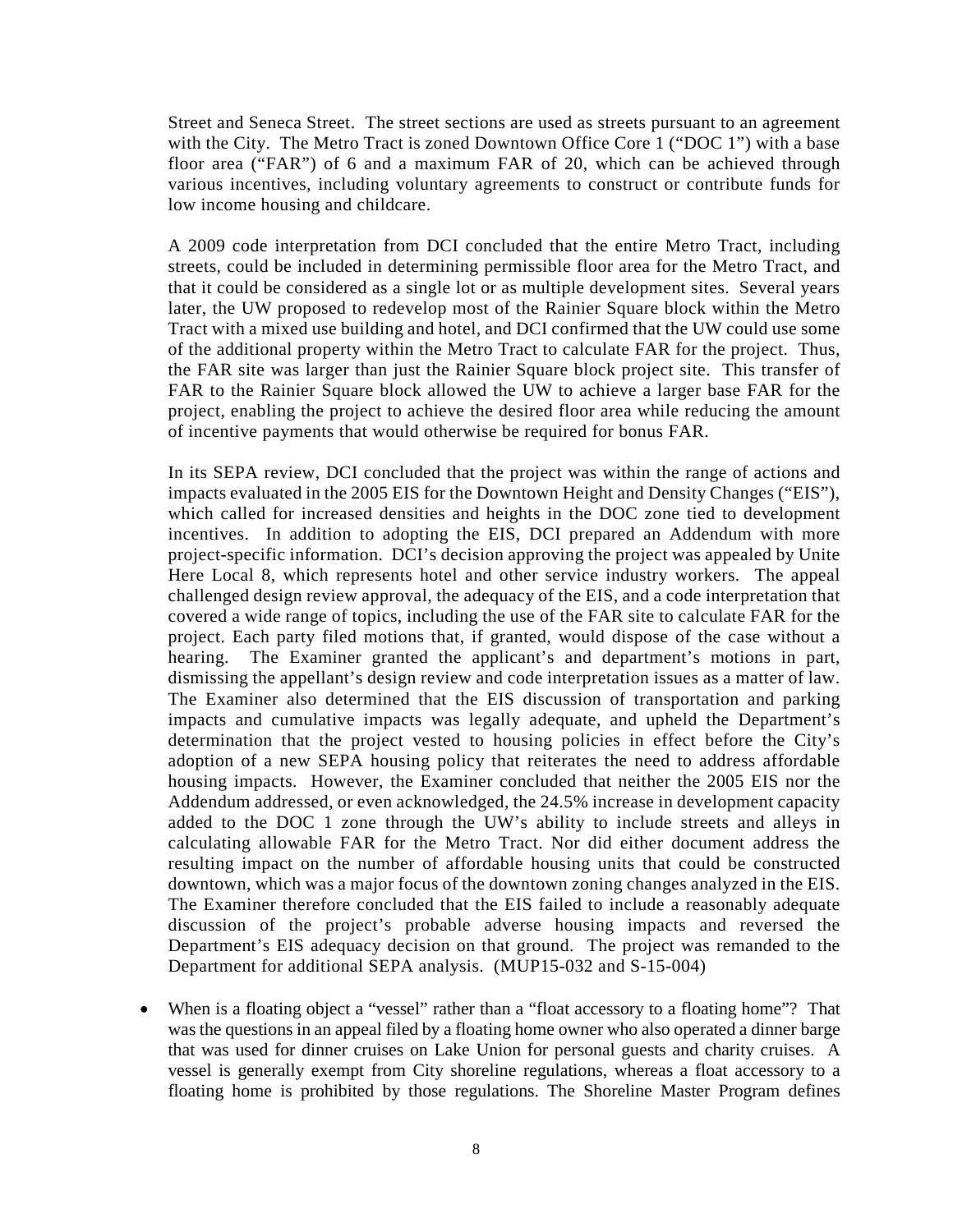"vessel" as "ships, boats, barges, or any other floating craft, that are designed and used for navigation." The DCI Director agreed that the dinner barge was *used* for navigation but determined that it was not *designed* for navigation, and so was a prohibited float accessory to to the owner's floating home. The Director's conclusion relied on the Code's standards for vessels that contain dwelling units. But the Examiner noted that that Code section applied only to vessels that included dwelling units and stated clearly that it was not be used to determine whether a craft meets the definition of vessel. Further, the evidence showed that, like other blunt-bowed boats, the barge was designed and constructed especially for its purpose, with a blunt bow for stability on the lake, an encapsulated Styrofoam float to support 5000 pounds of people and equipment, gunwales, attached running lights, cleats and moorage lines, an anchor, an outboard electric trolling motor, and Coast Guard-required safety equipment. The Examiner concluded that the dinner barge met the Code's definition of vessel and reversed the Director's decision. (S-16-004)

#### **2016 Caseload**

Table 3, on page 17, presents a complete summary of case activity for 2016. "Cases Filed" and "Decisions Issued" are shown in tables found on pages 9 and 14, respectively, and discussed in more detail below. The total number of cases filed, 827 exceeded the number filed in 2015 by 71%, with the biggest increases seen in discrimination complaints and code enforcement citations.

|                                               | 2016                     | 2015           | 2014           | 2013           | 2012           | 2011           | <b>Previous</b><br><b>5-Yr Average</b><br>$(11-15)$ |
|-----------------------------------------------|--------------------------|----------------|----------------|----------------|----------------|----------------|-----------------------------------------------------|
| <b>B &amp; O TAX APPEALS</b>                  | $\overline{4}$           | 6              | $\overline{4}$ | 7              | 1              | 11             | 6                                                   |
| <b>CIVIL SERVICE</b>                          |                          | $\blacksquare$ | $\sim$         | $\mathfrak{D}$ | $\overline{7}$ | 6              | 3                                                   |
| <b>COUNCIL RECOMMENDATIONS</b>                | 9                        | 3              | $\Omega$       | 9              | $\tau$         | 3              | 4                                                   |
| <b>DANGEROUS ANIMALS</b>                      | $\overline{\mathcal{E}}$ | $\sim$         | $\mathfrak{D}$ | 3              | 1              | $\mathfrak{D}$ | $\overline{2}$                                      |
| <b>DISCRIMINATION</b>                         | 22                       | 7              | $\mathbf{1}$   | ٠              | ٠              | 1              | $\overline{c}$                                      |
| <b>ENERGY BENCHMARKING</b>                    | $\overline{\phantom{a}}$ | $\sim$         | 16             | 4              | ÷.             | ٠              | 3                                                   |
| <b>LAND USE CODE INTERPRETATIONS</b>          | $\overline{7}$           | 3              | $\mathcal{E}$  | 5              | $\mathfrak{D}$ | $\mathbf{1}$   | $\overline{2}$                                      |
| <b>LANDMARKS/SPECIAL REVIEW DISTRICT</b>      | $\overline{4}$           | 7              | 1              | ٠              | $\mathfrak{D}$ | 1              | $\mathbf{1}$                                        |
| <b>LICENSING APPEALS</b>                      | $\mathcal{E}$            | 3              | 2              | $\sim$         | ÷.             | 5              | $\overline{2}$                                      |
| <b>MASTER USE PERMITS (MUP)</b>               | 33                       | 33             | 23             | 23             | 28             | 17             | 25                                                  |
| <b>OTHER JURISDICTIONS FLOATING HOMES</b>     | $\mathbf{1}$             | 1              | $\mathcal{E}$  | $\mathfrak{D}$ | 3              | $\mathbf{1}$   | $\overline{2}$                                      |
| <b>SEPA-ONLY APPEALS (NON MUP)</b>            | $\overline{7}$           | 10             | 3              | 9              | 3              | 10             | 7                                                   |
| <b>TENANT RELOCATION</b>                      | 17                       | 14             | 6              | 16             | $\mathbf{8}$   | 8              | 10                                                  |
| THIRD PARTY UTILITY BILLING                   | $\mathcal{E}$            | 3              | 5              | 7              | 3              | $\overline{2}$ | 4                                                   |
| <b>TOTAL WITHOUT CITATIONS</b>                | 113                      | 90             | 69             | 87             | 65             | 68             | 76                                                  |
| <b>LAND USE CITATION ENFORCEMENT ACTIONS</b>  | 403                      | 324            | 318            | 294            | 278            | 274            | 298                                                 |
| SDOT CITATION ENFORCEMENT ACTIONS             | 2.77                     | 145            | 94             | 65             | 76             | 147            | 105                                                 |
| <b>MARIJUANA CITATION ENFORCEMENT ACTIONS</b> | 34                       | 18             | $\sim$         | $\sim$         | ÷.             | $\sim$         | 4                                                   |
| <b>TOTAL CITATIONS</b>                        | 714                      | 487            | 412            | 359            | 354            | 421            | 407                                                 |
| <b>GRAND TOTAL</b>                            | 827                      | 577            | 481            | 446            | 419            | 489            | 483                                                 |

**Table 1 – 2016 Cases Filed/Delegated**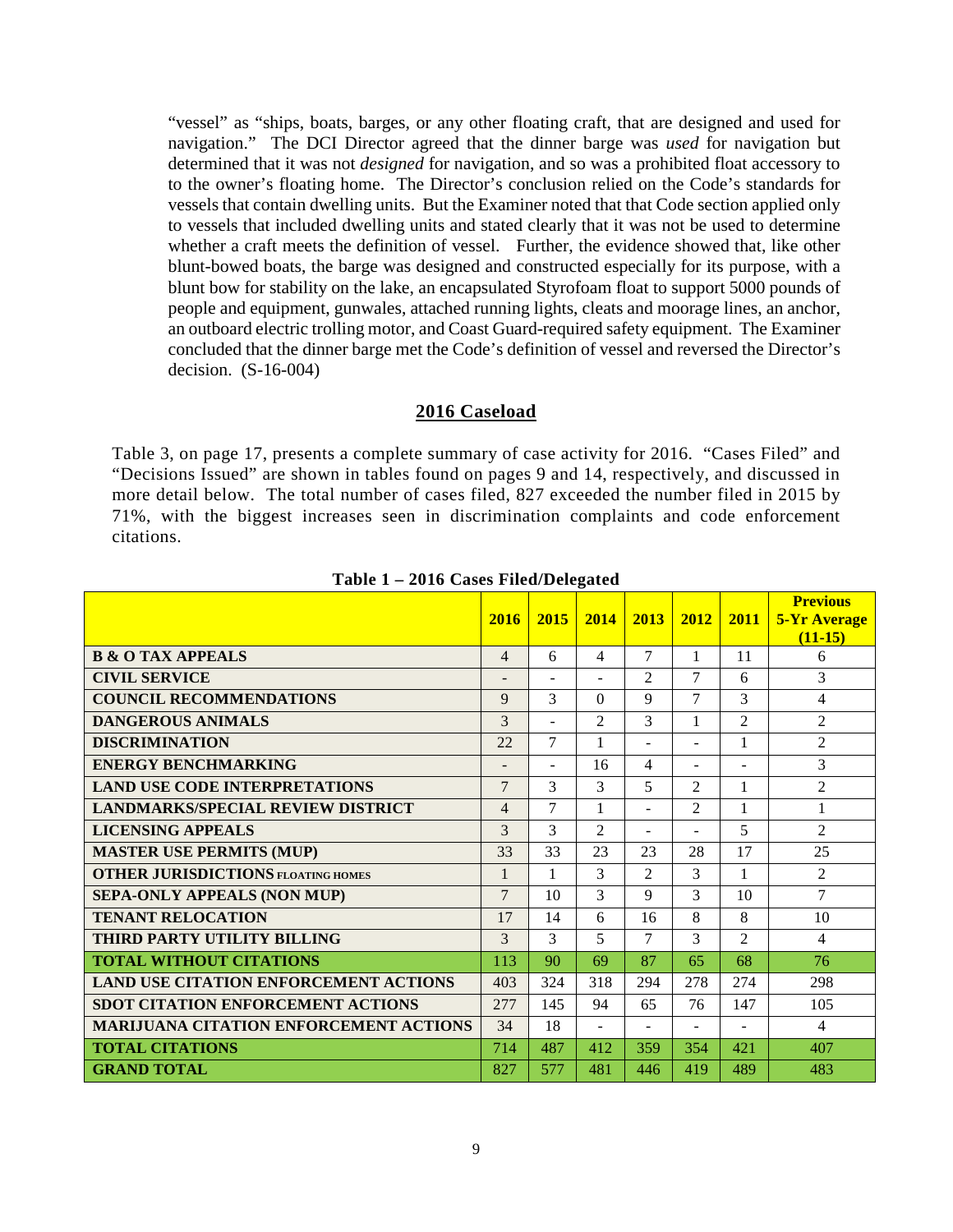## **Non-Citation Cases Filed**

There were 113 Non-Citation cases filed with the Office of Hearing Examiner in 2016, a slight increase from the number filed in 2015, and approximately 1½ times the five-year average of 76. As it does each year, the mix of cases changed somewhat.

Appeals from **tax assessments** remain quite low from year to year. There were 11 appeals in 2011, 4 in 2014, and just 4 in 2016.

The Civil Service Commission formerly delegated some **civil service** appeals to the Hearing Examiner for hearing and decision. As a result of a change in the pay band for Pro Tem Hearing Examiners, the Commission has been able to attract contract pro tem examiners to handle most of the Commission's cases. We received no Civil Service cases for hearing in 2014, 2015, or 2016.

Cases involving r**ecommendations to the City Council** went from 9 in 2013 down to 0 in 2014, and back up to 9 in 2016.

Only a few **dangerous animal** appeals are filed each year; in 2016, we received 3.

**Discrimination** cases are filed by the City Attorney's Office in matters referred to them by the Office for Civil Rights. The cases allege violations of Title 14 SMC, the City's Human Rights Code, such as discrimination in housing, or discrimination in public accommodations. Appeals from the City's enforcement of Labor Standards regulations are also included in the discrimination category for 2016. Historically, the number of discrimination cases filed has been low, but we received 7 in 2015, and 22 in 2016.

**Energy benchmarking** appeals were added to our caseload in 2013, and 16 appeals were filed in 2014. These are appeals from decisions by the Office of Sustainability and Environment on notices of violation issued for failure of a building owner to comply with the Code's requirement for reporting the energy performance of multifamily and nonresidential buildings. We received no energy benchmarking appeals in 2015 or 2016.

The Hearing Examiner must interpret applicable sections of the Code in reaching a decision or making a recommendation on any type of case. However, the Land Use Code establishes a process whereby members of the public may request a formal written interpretation from the DCI Director concerning the the meaning, application, or intent of any development regulation in the Land Use Code or Critical Areas Code. Those interpretations may be appealed to the Examiner. We received 7 appeals from DCI **Land Use Code interpretations** in 2016, up from 3 filed in 2015.

**Landmark and special district** appeals filed increased from 1 in 2014 to 7 in 2015 and decreased to 4 in 2016.

**Licensing** appeals have remained low since the closure of *Rick's* adult entertainment club. Most appeals now involve taxi or for-hire licenses rather than adult entertainer licenses. Just 3 licensing appeals were filed in 2016.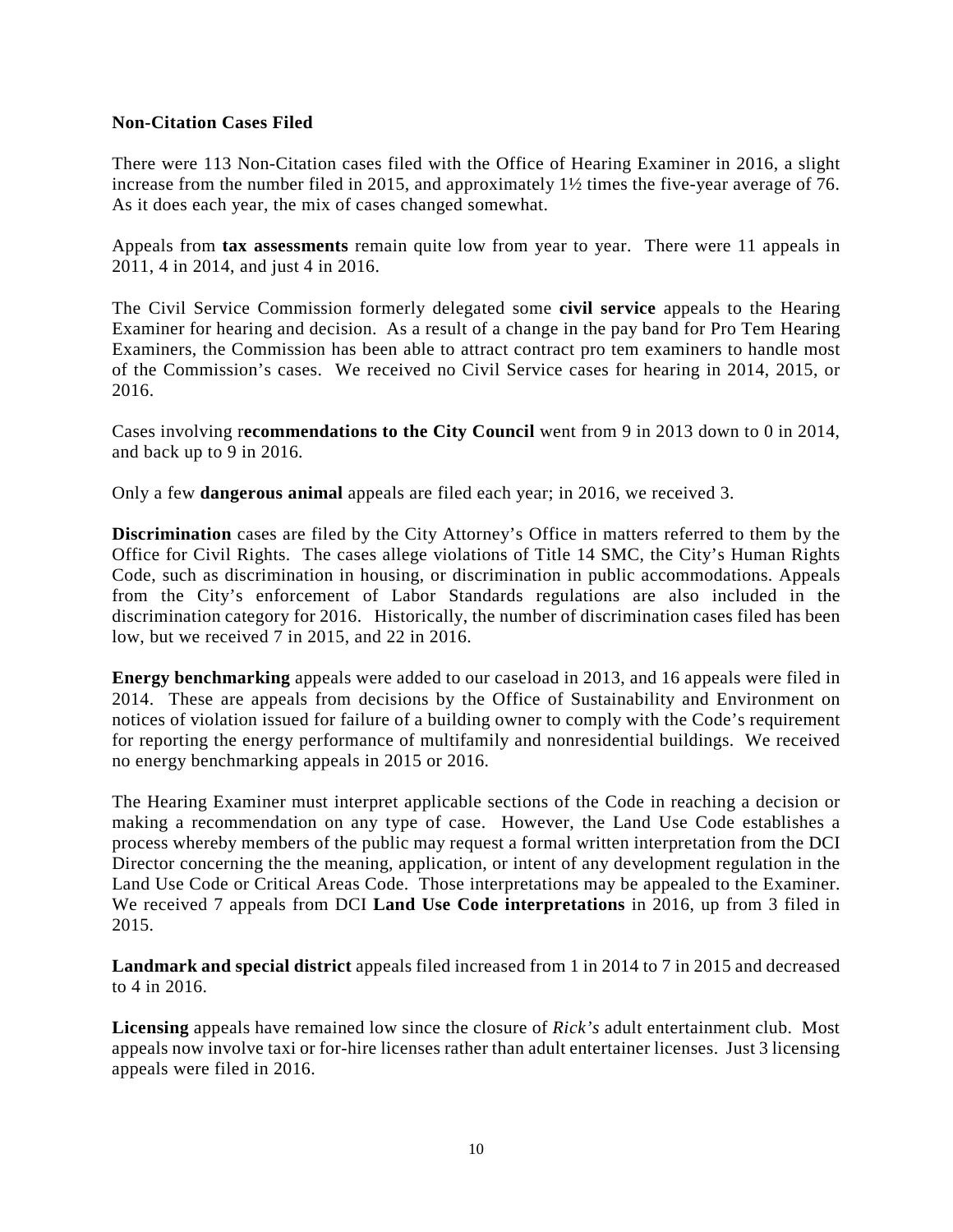A **Master Use Permit, or "MUP**", is a document issued to a permit applicant that includes all land use decisions made by the Department of Construction and Inspections on an application. MUP appeals, as well as SEPA appeals, are some of the most complex matters handled by the Hearing Examiner, as they often involve multiple parties, complicated facts, substantial controversy, several days for hearings and considerable time for research, review and decisionwriting. For several years, the number of MUP appeals filed was between 39 and 44. It fell to 17 in 2011, rose to 33 in 2015 and remained at 33 in 2016.

The Department of Construction and Inspections issued 894 MUPs in 2016. In most years, approximately 3% to 4% of MUPs are appealed to the Hearing Examiner, and that appeal rate held true in 2016.



"**SEPA-only**" appeals are appeals of environmental determinations made for two types of proposals: 1) proposals, such as legislation, that do not require a MUP or Council land use decision; and 2) proposals that require a MUP or a Council land use decision, but a department other than DCI makes the environmental determination on the proposal. SEPA-only appeals have gone up one year and down the next for the last six years. In 2016, 7 were filed.

Appeals from denials of **tenant relocation assistance** remained low from 2010 through 2012, and were also low in 2014. However, 16 were filed in 2013, 13 were filed in 2015, and 17 were filed in 2016.

**Third party utility billing** cases are initiated by a complaint by a tenant of a building in which utility services for the building are master-metered and then billed to tenants in accordance with a formula developed to roughly determine usage on a per-unit basis. The utilities are normally billed through a third party billing agent, and the City's third party billing regulations, Chapter 7.25 SMC, impose detailed requirements for the billing practices associated with master-metered utilities. Because the Code regulates billing practices, rather than the amount that can be billed for utilities, the number of third party utility billing cases filed is normally low. In 2016, we received just 3 third party utility billing complaints.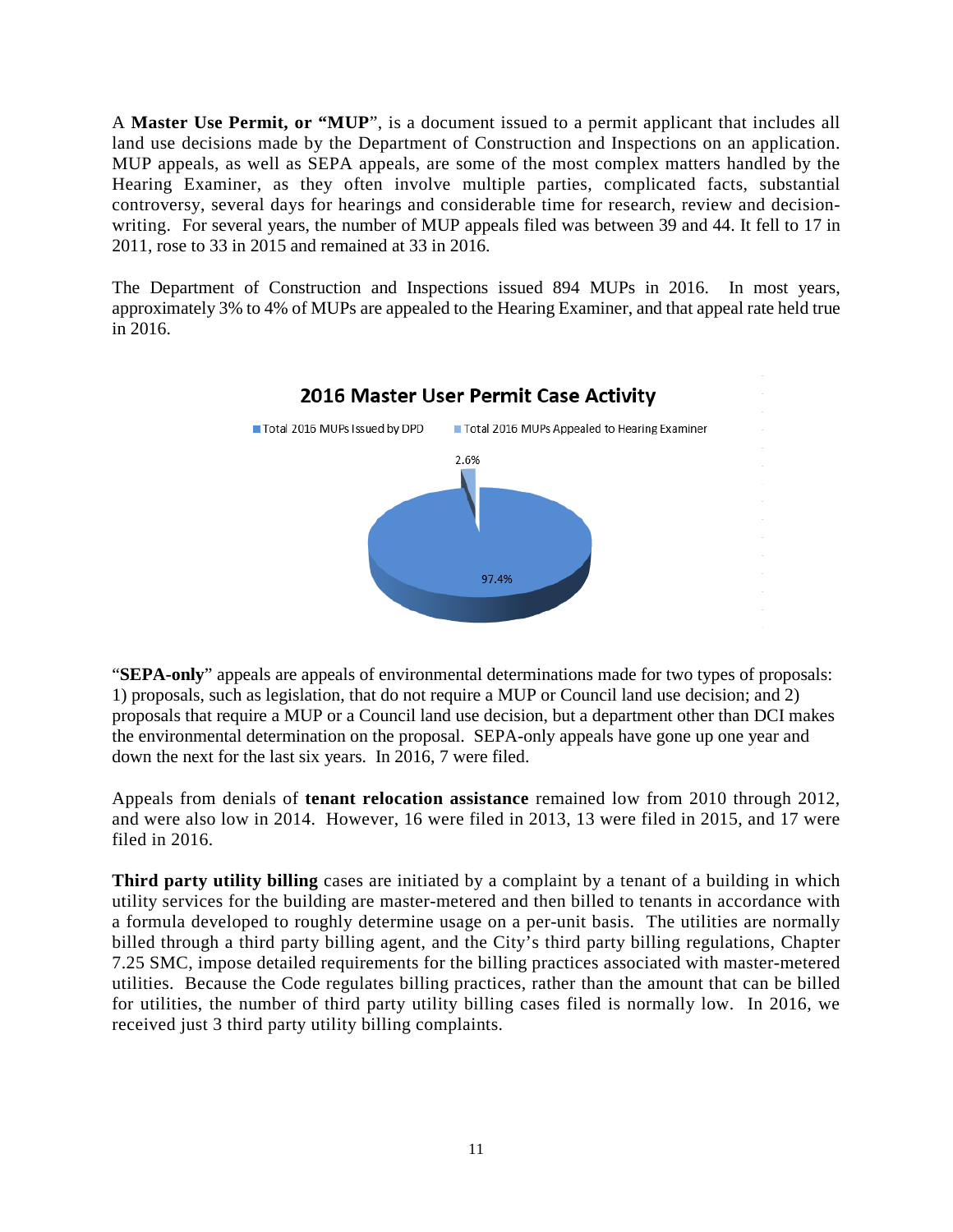#### 2016 Non-Citation Cases Filed by Type



#### **Citation Enforcement Cases Filed**

Citation enforcement cases follow a unique procedure, and we track them separately from other categories of cases. When a citation is issued, a copy is sent to the Office of Hearing Examiner. In addition, all DCI citations are uploaded from DCI's Hansen tracking system into the Office of Hearing Examiner's electronic case management system. If someone files an appeal of a citation, it is removed from the others and set up for an appeal hearing and decision. For citations that are neither paid nor appealed, the Hearing Examiner sends out Code-required orders of default, which note the failure of the party to respond, find that the violation has been committed, and impose the cited penalty.

The total number of citations filed in 2016 (714) was up by 227 over the number filed in 2015 and 57% higher than the five-year average of 407. M**arijuana citation** appeals nearly doubled, but most of the increase in citations is attributable to the **Land Use Code and Noise Code citations**, which are combined for tracking purposes. They were up 80% from the number issued in 2015. **SDOT citations** also saw a large increase, from 145 filed in 2015 to 277 filed in 2016.

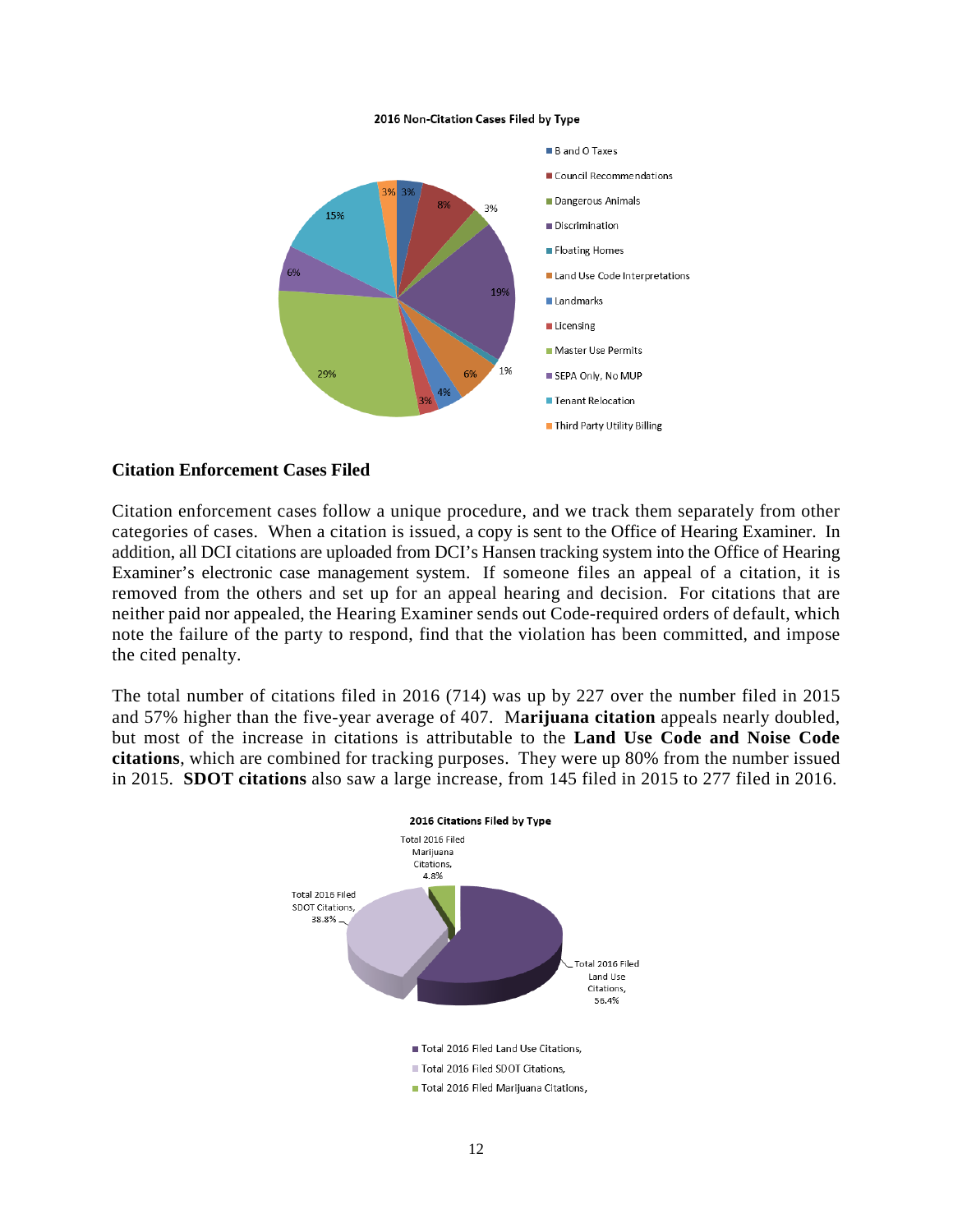## **Prehearing, Hearing, and Decision Activity**

**Prehearing Conferences**. The Office of Hearing Examiner held 41 prehearing conferences in cases scheduled for hearing in 2016. Under the Hearing Examiner Rules, prehearing conferences can be held at the request of either a party or the Hearing Examiner. Initial conferences are designed to assess the parties' interest in mediation. If a case will not be mediated, the prehearing conference is used to organize and prepare a case for hearing, including clarifying the issues to be addressed, facilitating disclosure of each party's intended witnesses and exhibits, establishing a case schedule for prehearing motions, and other matters. Following the conference, the Examiner normally prepares a prehearing order memorializing any agreements reached or rulings made at the conference. Subsequent conferences often deal with discovery conflicts (whether information and documents sought by one party from another are relevant to the issues, privileged, etc.), scheduling, and other prehearing matters. Prehearing conferences are usually held in MUP, SEPA, civil service, tax, dangerous animal, discrimination, and third party billing cases, and are scheduled in other types of cases as needed. They occasionally provide the catalyst for eventual settlement of a case, as the parties work during the conference to clarify the issues underlying the appeal and often stay for additional private discussions after the Hearing Examiner leaves the room. Prehearing conferences in cases for our contract cities are less frequent and are usually held via telephone.

**Prehearing Decisions**. Prehearing motions are frequently filed in MUP, SEPA, landmark, interpretation, tax, civil service, and some Council recommendation cases. Most concern substantive or procedural legal issues that the parties can address fully in written memoranda. They usually require legal research and a written decision by the Examiner, but do not always require a separate hearing. Decisions on prehearing motions affect whether, and how a case proceeds to hearing by narrowing the issues or determining in advance whether certain testimony or evidence will be admissible at hearing. Consequently, most prehearing decisions can be appealed to court as part of an appeal of the final decision in a case. Because work on prehearing orders involves considerable examiner time, the Office of Hearing Examiner includes the orders in the "decisions issued" category of annual statistics.

**Hearings.** The length of a hearing before the Hearing Examiner depends upon many variables, such as the type and complexity of a case, the number of witnesses, and the parties' level of preparation and expertise in the subject area. Consequently, one case may take an hour to hear, while another case may require several hours, or several days. Because of the great variety in the types of cases that come before the Office of Hearing Examiner, we do not track the number of hearing hours or hearing days per case. All hearings held on each case are counted together as one hearing regardless of the time involved.

**Total decisions.** As noted above, total decisions include decisions issued after a full evidentiary hearing, and those issued following submittal of legal memoranda and exhibits, and sometimes oral argument, on the party's prehearing motions. In 2016, the Office of Hearing Examiner issued 158 decisions in Seattle cases, up from the 115 issued in 2014 and 134 issued in 2015. Decisions in citation cases and non-citation cases were approximately equal in number. As stated above, we also issued 52 decisions for contract cities, approximately the same number that was issued in 2015.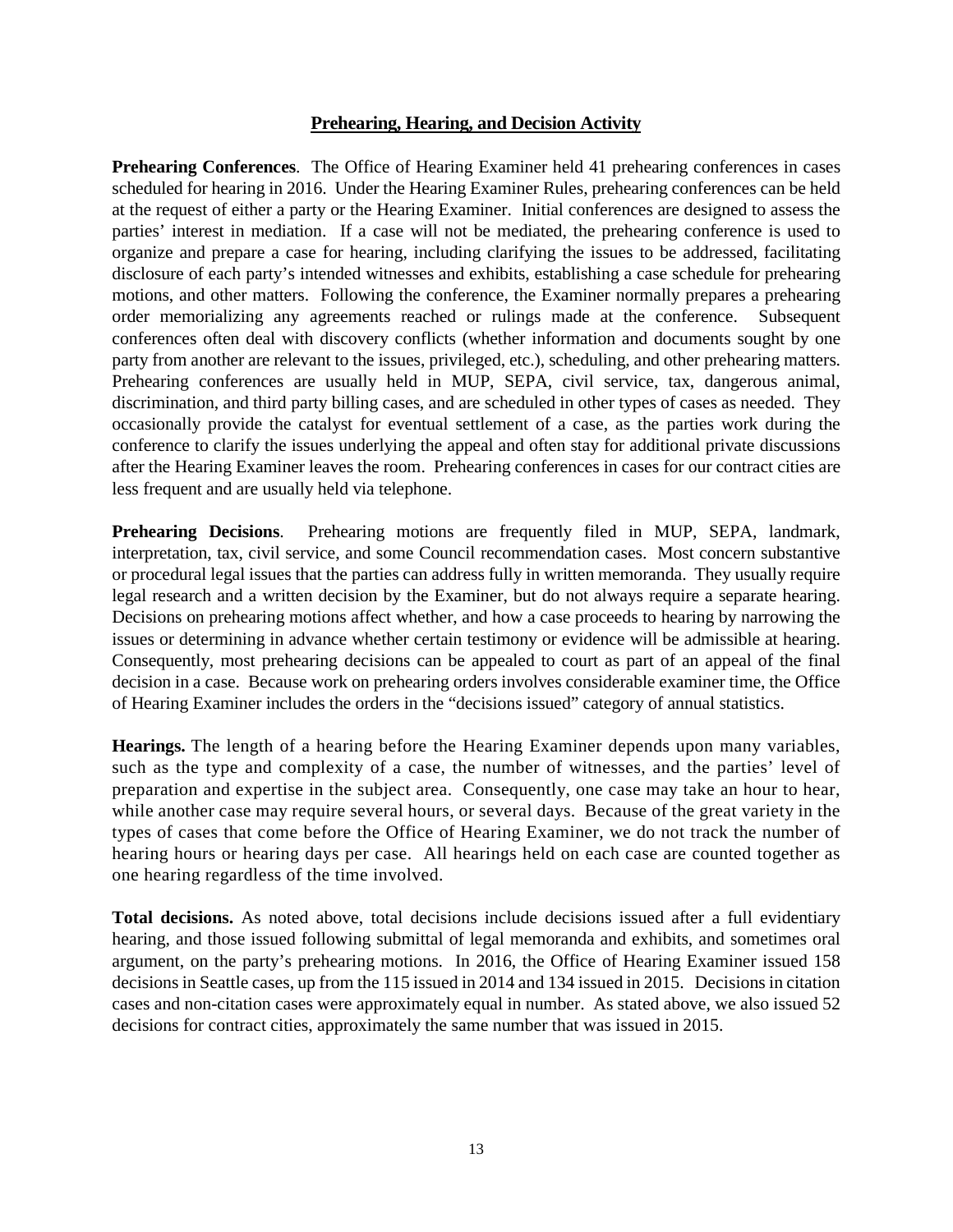|                                                         | 2016           | 2015           | 2014         | 2013           | 2012           | 2011                     | <b>PREVIOUS</b><br>$5-YR$<br><b>AVERAGE</b><br>$(11-15)$ |
|---------------------------------------------------------|----------------|----------------|--------------|----------------|----------------|--------------------------|----------------------------------------------------------|
| <b>B &amp; O TAX APPEALS</b>                            | $\mathbf{1}$   | $\overline{3}$ | 3            | 3              | $\mathfrak{D}$ | $\mathfrak{D}$           | 3                                                        |
| <b>COUNCIL RECOMMENDATIONS</b>                          | $\overline{7}$ | $\mathbf{1}$   | 1            | 8              | 6              | 4                        | 4                                                        |
| <b>DANGEROUS ANIMALS</b>                                | $\mathbf{1}$   | $\Omega$       | $\mathbf{1}$ | $\mathfrak{D}$ | $\mathbf{1}$   | $\mathfrak{D}$           | $\mathbf{1}$                                             |
| <b>DISCRIMINATION</b>                                   | 8              | 3              | 3            | 3              | 3              | $\overline{\mathcal{L}}$ | 3                                                        |
| <b>LAND USE CODE INTERPRETATIONS</b>                    | 6              | 6              | $\mathbf{1}$ | $\overline{2}$ | $\mathbf{1}$   | $\mathbf{1}$             | $\overline{2}$                                           |
| <b>LANDMARKS/</b><br><b>SPECIAL REVIEW DISTRICT</b>     | $\overline{2}$ | 6              | 1            | $\Omega$       | 1              | $\Omega$                 | $\overline{2}$                                           |
| <b>LICENSING APPEALS</b>                                | $\mathbf{1}$   | 1              | $\mathbf{1}$ | $\Omega$       | $\Omega$       | $\mathfrak{D}$           | 0.8                                                      |
| <b>MASTER USE PERMITS</b>                               | 24             | 35             | 16           | 19             | 15             | 15                       | 20                                                       |
| <b>OTHER JURISDICTIONS</b>                              | $\theta$       | $\Omega$       | 16           | 6              | 7              | 6                        | $\tau$                                                   |
| <b>SEPA-ONLY APPEALS (NON MUP)</b>                      | 10             | 11             | 3            | 5              | 1              | 8                        | 6                                                        |
| <b>TENANT RELOCATION</b>                                | 15             | 11             | 7            | 11             | 11             | $\overline{2}$           | 8                                                        |
| <b>THIRD PARTY UTILITY BILLINGS</b>                     | $\theta$       | 3              | 4            | 3              | $\mathfrak{D}$ | 1                        | 3                                                        |
| <b>TOTAL WITHOUT CITATIONS</b>                          | 75             | 80             | 56           | 60             | 49             | 45                       | 58                                                       |
| <b>LAND USE CITATION ENFORCEMENT</b><br><b>ACTIONS</b>  | 48             | 38             | 35           | 50             | 38             | 67                       | 46                                                       |
| <b>SDOT CITATION ENFORCEMENT</b><br><b>ACTIONS</b>      | 24             | 14             | 23           | 16             | 13             | 37                       | 21                                                       |
| <b>MARIJUANA CITATION</b><br><b>ENFORCEMENT ACTIONS</b> | 11             | $\mathfrak{D}$ | $\Omega$     | $\Omega$       | $\Omega$       | $\Omega$                 | 0.4                                                      |
| <b>TOTAL CITATIONS</b>                                  | 83             | 54             | 58           | 66             | 51             | 104                      | 67                                                       |
| <b>GRAND TOTAL</b>                                      | 158            | 134            | 114          | 126            | 100            | 149                      | 125                                                      |

#### **Table 2 – Decisions Issued After Hearing**

## **Non-Citation Decisions Issued**

We issued 75 non-citation decisions in 2016, maintaining the pace set in 2015. Three of the decisions were written by a pro tem hearing examiner.

The number of **tax assessment** decisions issued in 2016 remained low (1), as it has since 2011. There were no **civil service** or **energy benchmarking** decisions issued by the office last year, and those case categories have been transferred to the "Other Jurisdictions" category on Table 2 above.

**Recommendations to Council** on land use actions involve the same hearing, research, record review and writing time required for MUP decisions and are included in the total decision figures in Tables 2 and 3. The number of recommendations issued (7) increased in 2016 for the first time since 2013. Six of the recommendations issued were for rezone applications, and one concerned King County's application for a new wet weather treatment station in Georgetown.

We issued just one decision in a **dangerous animal** appeal in 2016, which is consistent with the previous 5-year average.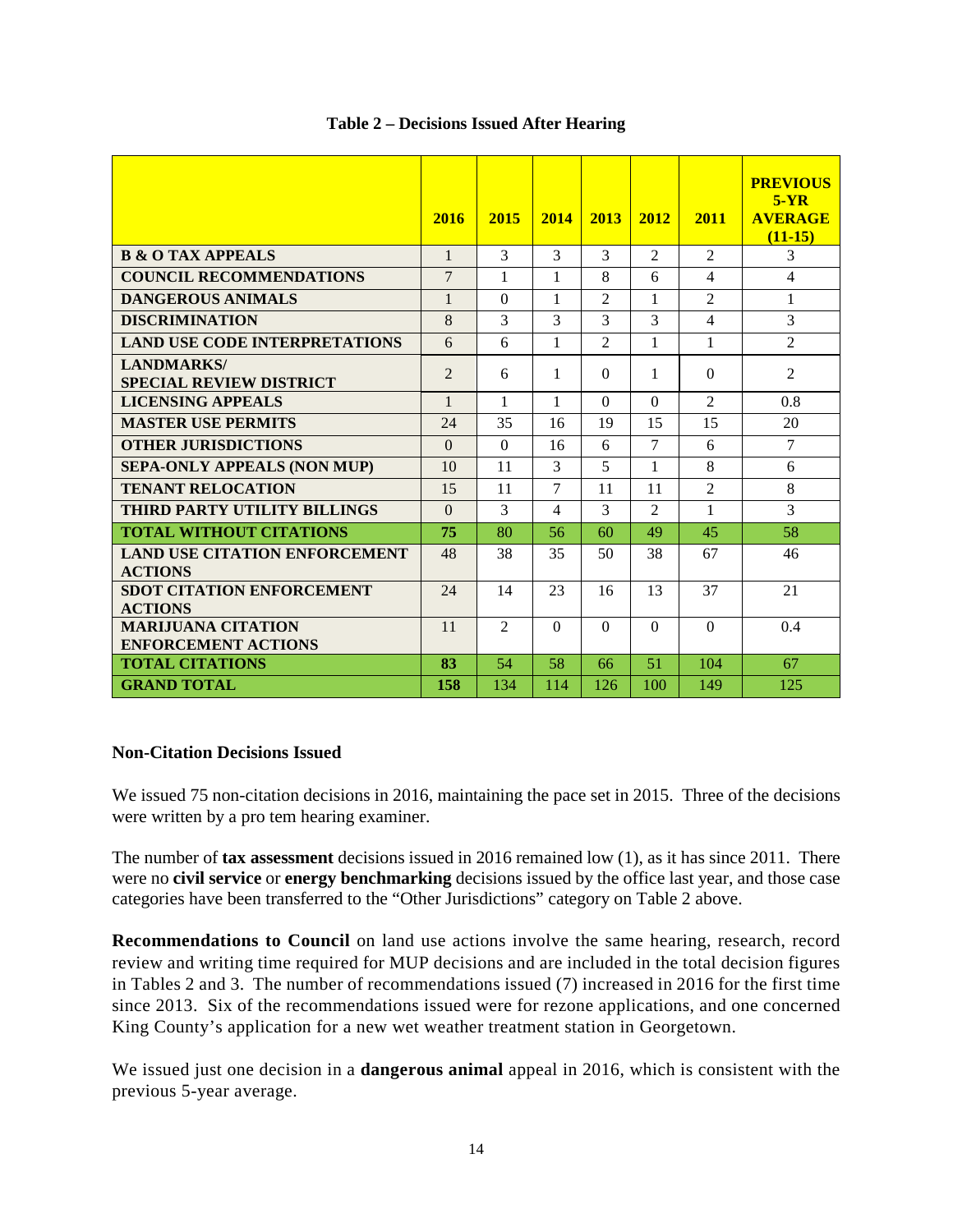There were eight decisions issued in **discrimination cases** in 2016, a notable increase from the 3 and 4 per year issued during the last five years.

As in 2015, we issued 6 decisions on appeals of **Land Use Code interpretations** in 2016, an increase over the 5-year average of 2.

**Landmarks/special districts** appeals have been low in recent years. They increased to 6 in 2015 but were back down to 2 in 2016. Both concerned proposals within special districts (Pike Place Market and Pioneer Square) rather than landmarks.

As in 2014 and 2015, we issued just one decision in a **licensing** appeal in 2016. The case involved a decision by FAS not to renew a marijuana business license.

**MUP** appeals generated 24 decisions in 2016, down from the 35 issued in 2015, but higher than the number issued in any other year since 2009. Decisions issued in **SEPA-only** appeals (10) were also high, and well above the previous 5-year average.

We issued 15 decisions in appeals of the denial of **tenant relocation assistance**, higher than the number issued in any year since 2007.

**Third party utility billing** complaints have remained consistently low over the last five years, and in 2016, we issued no decisions in that case category. These cases often involve misunderstandings on the part of both landlords and tenants about the requirements of the Third Party Utility Billing Code, and the cases frequently settle soon after the conclusion of the prehearing conference.



## **2016 Non-Citation Decisions Issued by Type**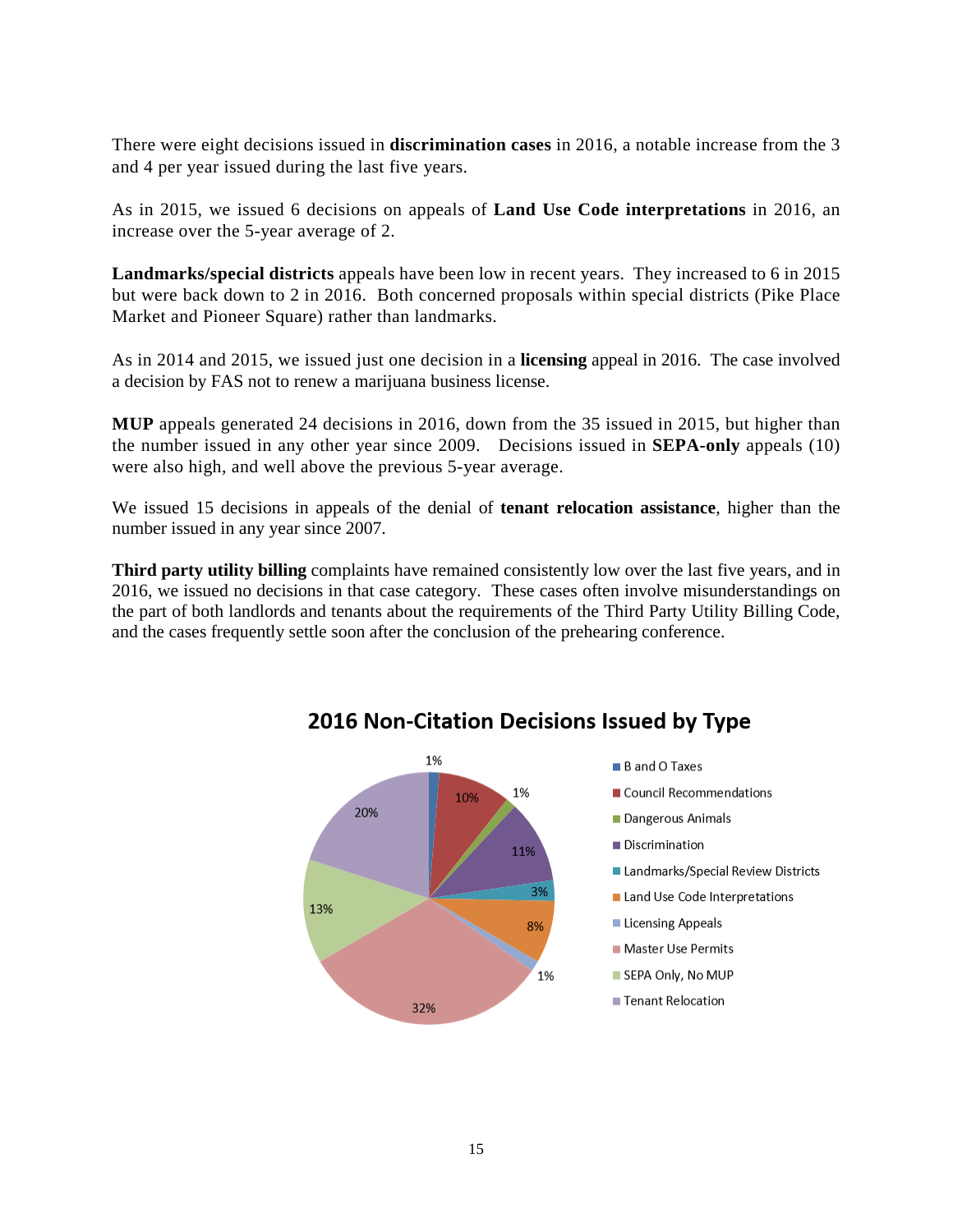## **Citation Decisions Issued**

After several years of trending down or staying flat, total citation decisions issued increased by 65%, to 83 decisions in 2016. The increase was consistent throughout all citation types: land use/noise, SDOT, and marijuana.

In **Land Use/Noise Code citation** appeals, 48 decisions were issued, approximately equal to the previous five-year average of 46. In **SDOT citation** appeals, 24 decisions were issued, more than the number issued in any year since 2011. **Marijuana citations** were in their first full year in 2016, and 11 decisions were issued in appeals of those citations.



## **Disposition of Appeals to the Hearing Examiner**

At the request of the Council, the Office of Hearing Examiner includes in the Annual Report a breakdown of the outcome of cases appealed to the Hearing Examiner. Table 4 shows the disposition of appeals by type of case, and is followed by an explanation of the standard of review required in each type.

In appeals for which the Examiner issued a final order or decision, the Examiner affirmed the Department's decision without change 38% of the time, remanded or modified the Department's decision 22% of the time, reversed the department's decision 9% of the time, and dismissed the appeal on procedural grounds 31% of the time.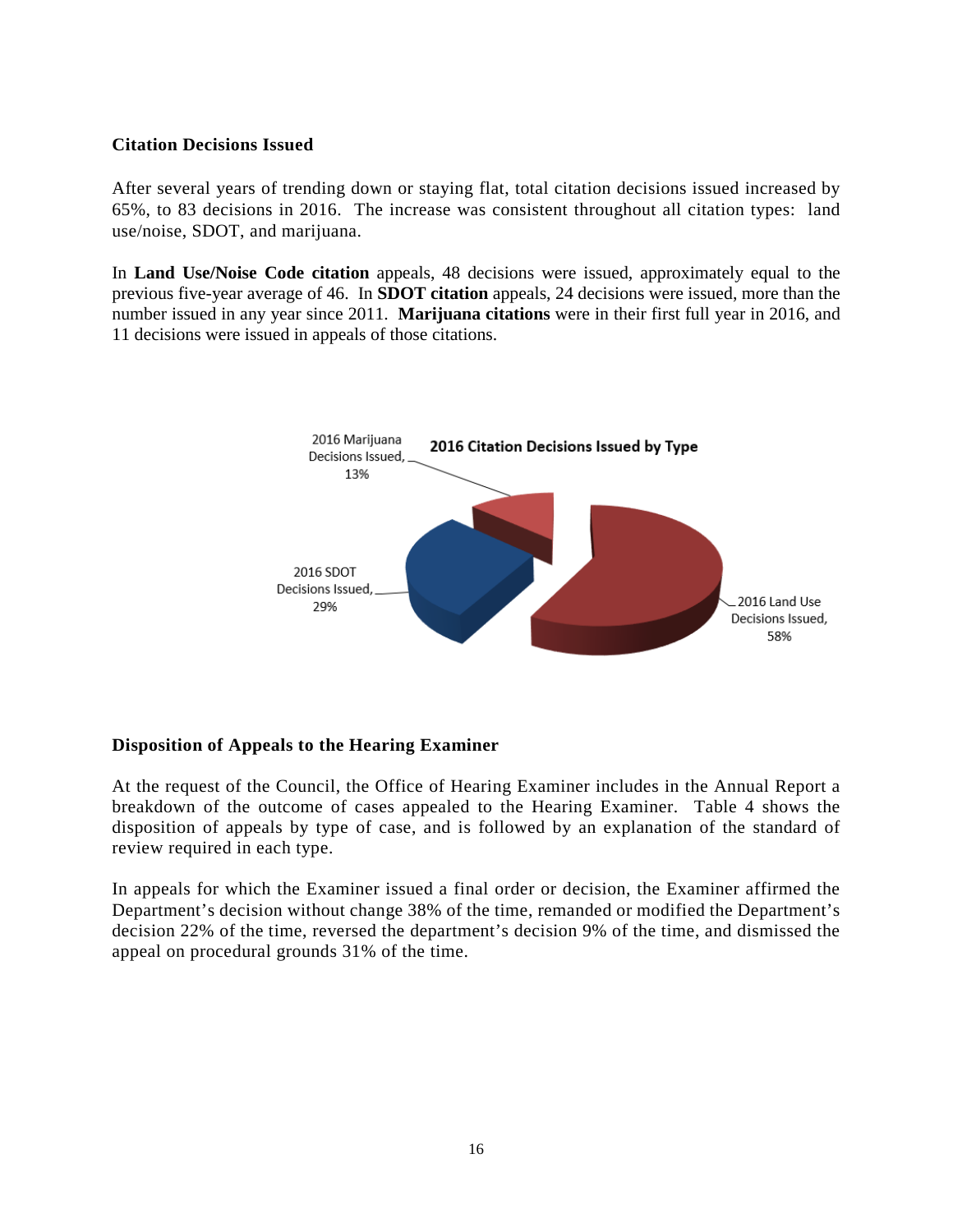|                                              | 2016 Cases Filed                                        |                              |                                 | <b>2016 Case Disposition</b> |                              |                                                             |                                                |                                                       |  |
|----------------------------------------------|---------------------------------------------------------|------------------------------|---------------------------------|------------------------------|------------------------------|-------------------------------------------------------------|------------------------------------------------|-------------------------------------------------------|--|
|                                              | <b>Pending</b><br><b>Appeals</b><br>at Start<br>of Year | <b>Cases</b><br><b>Filed</b> | <b>Total</b><br><b>Caseload</b> | <b>Cases</b><br>Heard**      | <b>Decisions</b><br>Issued** | <b>Cases</b><br><b>Dismissed</b><br>(No<br><b>Hearing</b> ) | <b>Defaults</b><br><b>Issued</b><br>(Untimely) | <b>Pending</b><br><b>Appeals</b><br>at End<br>of Year |  |
| <b>B &amp; O Tax Appeals</b>                 | $\overline{2}$                                          | $\overline{2}$               | $\overline{4}$                  | $\mathbf{1}$                 | $\mathbf{1}$                 | 3                                                           | $\mathbf 0$                                    | $\mathbf 0$                                           |  |
| Council<br>Recommendations                   | $\overline{2}$                                          | $\overline{7}$               | 9                               | $\overline{7}$               | $\overline{7}$               | $\mathbf{1}$                                                | $\pmb{0}$                                      | $\mathbf{1}$                                          |  |
| Dangerous Animals                            | $\mathbf 0$                                             | 3                            | $\overline{3}$                  | $\mathbf{1}$                 | $\mathbf{1}$                 | $\overline{2}$                                              | $\mathbf 0$                                    | $\mathbf{0}$                                          |  |
| Discrimination                               | $\overline{2}$                                          | 20                           | 22                              | 8                            | 8                            | 5                                                           | $\pmb{0}$                                      | 9                                                     |  |
| <b>Floating Homes</b><br>Petitions           | $\mathbf 0$                                             | $\mathbf{1}$                 | $\mathbf{1}$                    | $\boldsymbol{0}$             | $\mathbf 0$                  | $\mathbf 0$                                                 | $\pmb{0}$                                      | $\mathbf{1}$                                          |  |
| Land Use Code<br>Interpretations*            | $\mathbf{1}$                                            | 6                            | $\overline{7}$                  | 3                            | 6                            | $\mathbf{1}$                                                | $\mathbf 0$                                    | $\overline{2}$                                        |  |
| Landmarks/Special<br>Review District*        | $\mathbf{1}$                                            | 3                            | 4                               | $\overline{2}$               | $\overline{2}$               | $\overline{2}$                                              | $\pmb{0}$                                      | $\mathbf 0$                                           |  |
| <b>Licensing Appeals</b>                     | $\mathbf 0$                                             | 3                            | 3                               | $\mathbf{1}$                 | $\mathbf{1}$                 | $\mathbf 0$                                                 | $\mathbf 0$                                    | $\overline{2}$                                        |  |
| Master Use<br>Permits*                       | 8                                                       | 25                           | 33                              | 16                           | 24                           | 16                                                          | $\pmb{0}$                                      | 6                                                     |  |
| Sepa-Only Appeals<br>(non MUP)*              | $\mathbf{1}$                                            | 6                            | $\overline{7}$                  | 3                            | 10                           | 3                                                           | $\mathbf 0$                                    | $\mathbf{1}$                                          |  |
| <b>Tenant Relocation</b>                     | $\mathbf 0$                                             | 17                           | 17                              | 15                           | 15                           | $\mathbf{1}$                                                | $\pmb{0}$                                      | $\mathbf{1}$                                          |  |
| <b>Third Party Billing</b>                   | $\mathbf 0$                                             | 3                            | 3                               | $\mathbf 0$                  | $\mathbf 0$                  | $\mathbf{1}$                                                | $\mathbf 0$                                    | $\overline{2}$                                        |  |
| <b>Total</b>                                 | 17                                                      | 96                           | 113                             | 57                           | 75                           | 35                                                          | $\mathbf 0$                                    | 25                                                    |  |
| Land Use Citation<br>Enforcement             | 25                                                      | 378                          | 403                             | 40                           | 48                           | 78                                                          | 196                                            | 41                                                    |  |
| <b>SDOT Citation</b><br>Enforcement          | 13                                                      | 264                          | 277                             | 16                           | 24                           | 87                                                          | 129                                            | 17                                                    |  |
| Marijuana Citation<br>Enforcement<br>Actions | $\overline{2}$                                          | 32                           | 34                              | 11                           | 11                           | $1\,$                                                       | $\overline{4}$                                 | 18                                                    |  |
| <b>Total Citations</b>                       | 40                                                      | 674                          | 714                             | 67                           | 83                           | 166                                                         | 329                                            | 76                                                    |  |
| <b>Total Including</b><br><b>Citations</b>   | 57                                                      | 770                          | 827                             | 124                          | 158                          | 201                                                         | 329                                            | 101                                                   |  |

## **Table 3 – 2016 Case Activity Summary**

\*indicates some cases in category may have multiple heraings or decisions

\*\*indicates some cases in category were pending from prior years or will carry-over into subsequent years

\*\*\*indicates rescinded citations, posthumous dismissals, or fines paid prior to default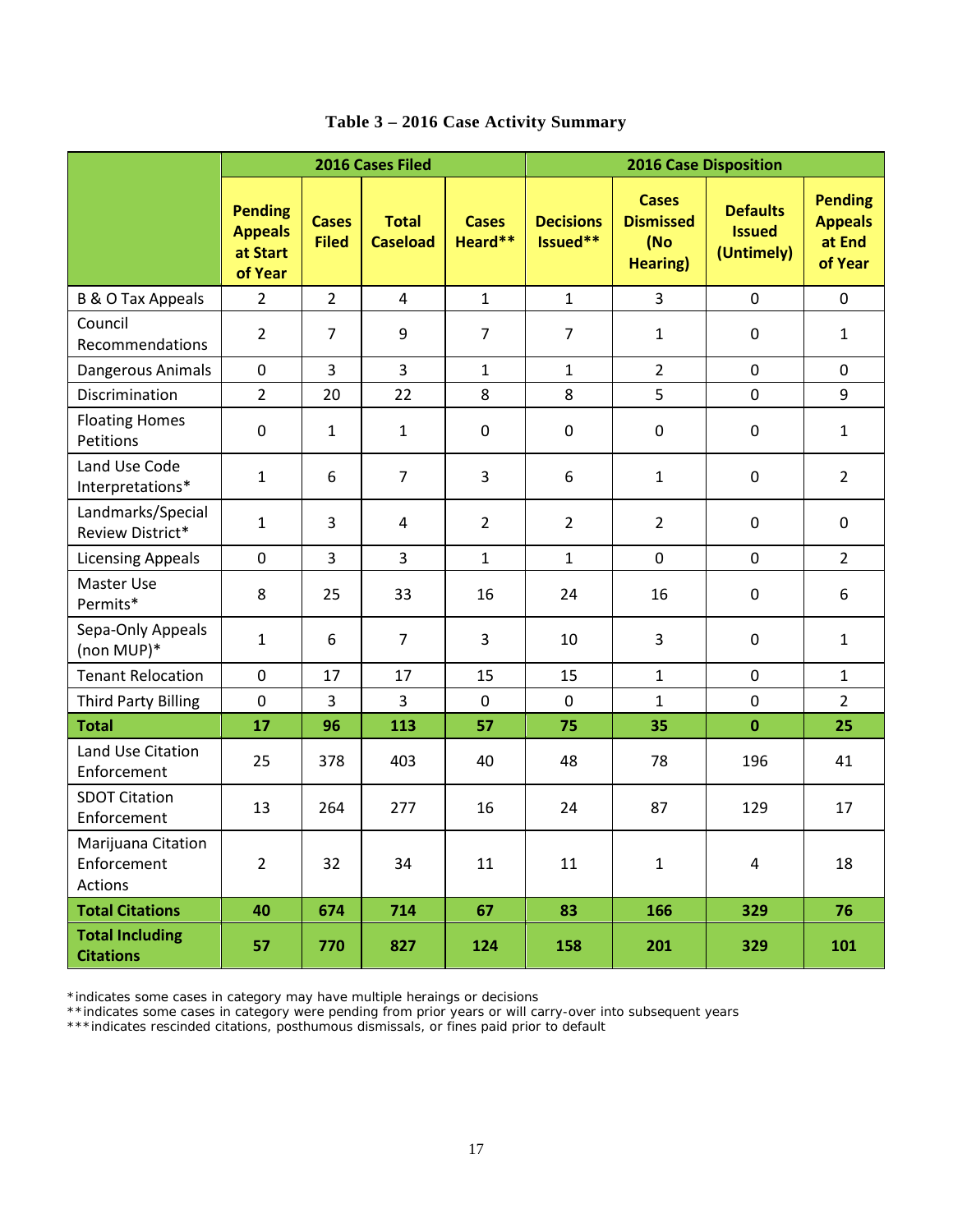|                                                    | <b>Affirmed</b> | <b>Affirmed</b><br>as Modified | Affirmed,<br><b>Penalty</b><br><b>Mitigated</b> | <b>Reversed</b>   | <b>Remanded</b>          | <b>Dismissed</b> | <b>Total</b>   |
|----------------------------------------------------|-----------------|--------------------------------|-------------------------------------------------|-------------------|--------------------------|------------------|----------------|
| <b>B</b> & O Tax                                   | $\mathbf{1}$    |                                | $\overline{a}$                                  | $\overline{a}$    |                          | 3                | $\overline{4}$ |
| <b>Dangerous Animals</b>                           | $\mathbf{1}$    |                                |                                                 |                   |                          | $\overline{2}$   | 3              |
| <b>Land Use Code</b><br><b>Interpretations</b>     | $\mathbf{1}$    |                                |                                                 | $\overline{2}$    |                          | 3                | 6              |
| <b>Landmarks/Special</b><br><b>Review District</b> | $\mathbf{1}$    |                                |                                                 | $\overline{2}$    |                          | $\overline{2}$   | 5              |
| <b>Licensing Appeals</b>                           | $\mathbf{1}$    |                                | $\overline{\phantom{0}}$                        | $\overline{a}$    | $\overline{\phantom{0}}$ |                  | $\mathbf{1}$   |
| <b>Master Use Permit</b>                           | 17              |                                | -                                               | $\qquad \qquad -$ | $\overline{\phantom{0}}$ | $\overline{7}$   | 24             |
| <b>Tenant Relocation</b>                           | 5               |                                | -                                               | 7                 | $\mathbf{1}$             | $\overline{3}$   | 16             |
| <b>SEPA-Only</b>                                   | $\mathbf{1}$    |                                |                                                 | 3                 |                          | $\overline{3}$   | $\overline{7}$ |
| <b>Total Without</b><br><b>Citations</b>           | 28              |                                |                                                 | 14                | $\mathbf{1}$             | 23               | 66             |
| <b>Land Use Citation</b><br><b>Enforcement</b>     | 12              | $\overline{2}$                 | 19                                              |                   |                          | 15               | 48             |
| <b>Marijuana Citation</b><br><b>Enforcement</b>    | $\overline{7}$  |                                | $\overline{4}$                                  |                   |                          |                  | 11             |
| <b>SDOT Citation</b><br><b>Enforcement</b>         | 9               |                                | 7                                               |                   |                          | 8                | 24             |
| <b>Total Citations</b>                             | 28              | $\overline{2}$                 | 30                                              | ٠                 | ٠                        | 23               | 83             |
| <b>Total</b>                                       | 56              | $\overline{2}$                 | 30                                              | 14                | 1                        | 46               | 149            |

## **Table 4 – Disposition of Appeals\***

**\*Includes only final decisions on appeals. Does not include decisions on subdivision applications, third party billing complaints, or recommendations to the City Council**

#### **Standards of Review for Appeals by Case Type**

#### **Business and Occupation Tax Appeals**

The Director's assessment or refund denial "shall be regarded as prima facie correct, and the person shall have the burden to prove that the tax assessed or paid by him is incorrect". (SMC 5.5.55.140)

#### **Dangerous Animal Appeals**

 The Director has "the burden of proving by a preponderance of the evidence that the Director's decision [declaring an animal dangerous or ordering humane disposal of animal] was correct." In the case of an order requiring humane disposal of a dangerous animal, the Director has "the burden of proving that the Director's decision not to allow the animal be sent to a secure animal shelter was not arbitrary and capricious." (SMC 9.25.036.C)

#### **Interpretation Appeals**

 "The interpretation of the Director shall be given substantial weight, and the burden of establishing the contrary shall be upon the appellant." (SMC 23.88.020.G)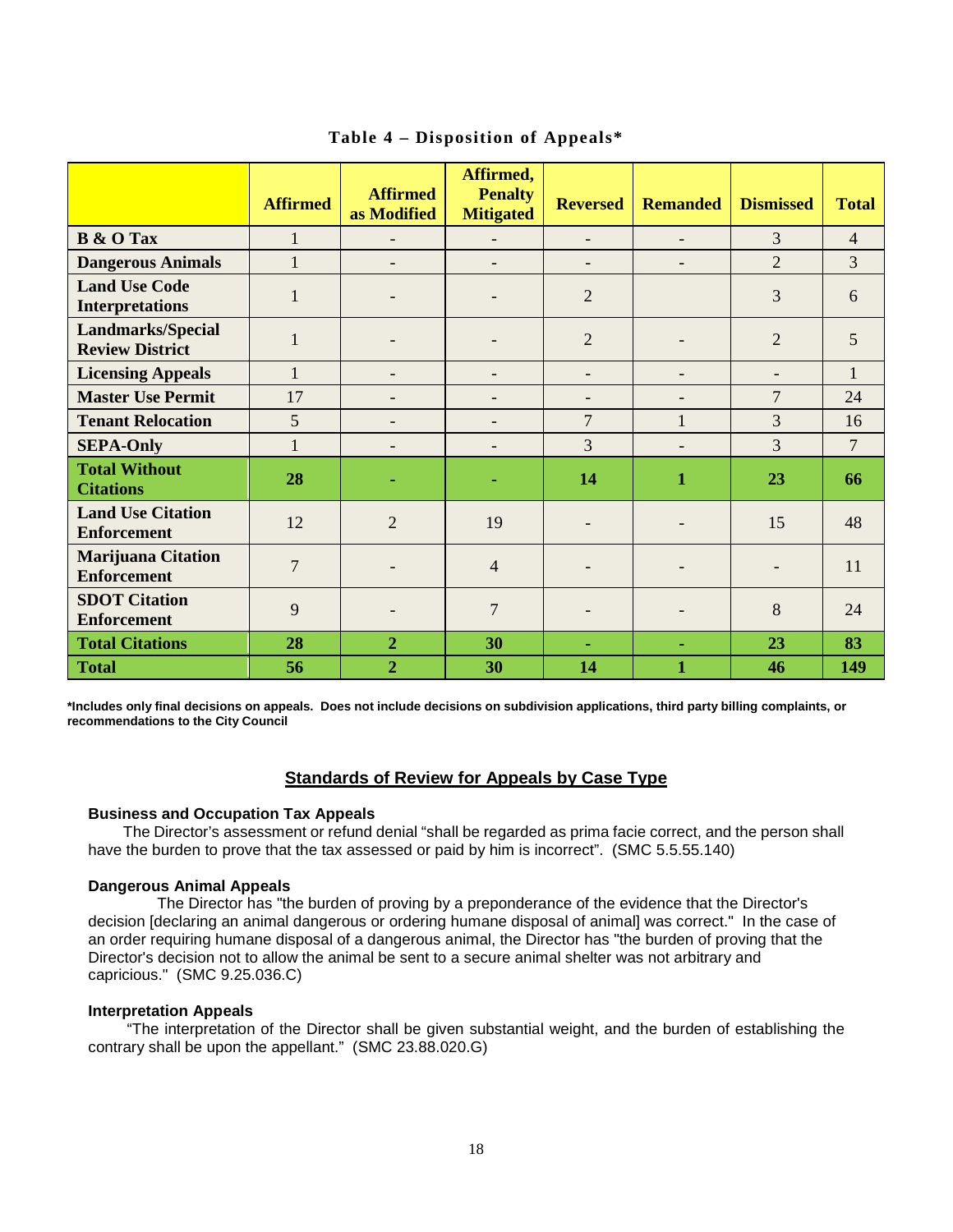#### **Licensing Appeals**

No Code provision on burden of proof. Defaults to Hearing Examiner Rule 3.17: "The department must make a prima facie showing that its decision or action complies with the law authorizing the decision or action." The appellant must then show by a preponderance of the evidence that the department's decision or action does not comply with the applicable law.

#### **Master Use Permit Appeals (most land use permits and most SEPA appeals)**

The appeal "shall clearly identify each component of a … permit being appealed" and state "specific objections to the Director's decision and the relief sought". The Director's decision "shall be given substantial weight, except for determinations on variances, conditional uses, and special exceptions, which shall be given no deference." (SMC 23.76.022)

#### **SEPA Only Appeals (no MUP)**

"The determination appealed from shall be accorded substantial weight and the burden of establishing the contrary shall be upon the appealing party." (SMC 25.05.680)

#### **Special Review District Appeals (Pike Place Market, Pioneer Square, etc.)**

Varies by district. For example: Pike Place Market, SMC 25.24.080 - "Hearing Examiner may reverse or modify the action of the Commission only if the Hearing Examiner finds that the action of the Commission violates the terms of the Code or rules, regulations or guidelines adopted" pursuant to it; Pioneer Square, SMC 23.66.030 - "The decision appealed may be reversed or modified only if the Hearing Examiner finds that the Department of Neighborhoods Director's decision was arbitrary and capricious."

#### **Tenant Relocation Assistance Appeals**

No Code provision on burden of proof. Defaults to Hearing Examiner Rule 3.17: "The department must make a prima facie showing that its decision or action complies with the law authorizing the decision or action." The appellant must then show by a preponderance of the evidence that the department's decision or action does not comply with the applicable law.

#### **Citation Appeals (DPD/Land Use Code, SDOT/Use of right-of-way, FAS/Marijuana Businesses)**

The certified citation "shall be prima facie evidence that a violation occurred and that the person cited is responsible. The certified [citation] of the inspector … and any other evidence accompanying the report shall be admissible without further evidentiary foundation. Any certifications or declarations authorized under RCW 9A.72.085 shall also be admissible without further evidentiary foundation. The person cited may rebut the [DPD/SDOT/FAS] evidence and establish that the cited violation(s) did not occur or that the person contesting the citation is not responsible for the violation. If the citation is sustained at the hearing, the Hearing Examiner shall enter an order finding that the person cited committed the violation and impose the applicable penalty. (SMC 23.91.012, SMC 15.91.012, SMC 6.500.170)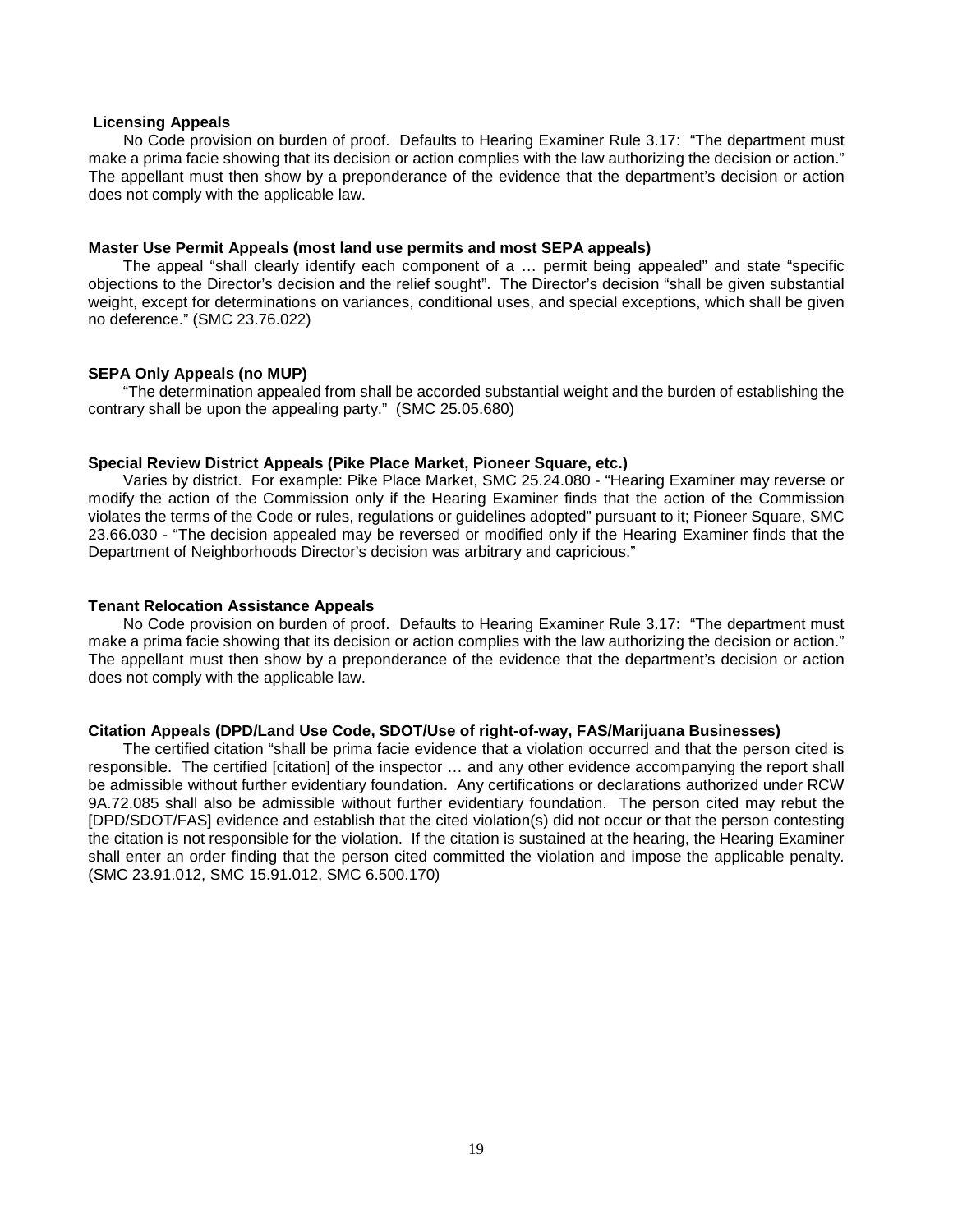#### **HEARING EXAMINER JURISDICTIONS**

LAND USE & ENVIRONMENTAL [Administered by Department of Construction and Inspections] Appeals: Commute Trip Reduction (SMC 25.02.080)[Admin. by SDOT] Downtown Housing Maintenance (SMC 22.220.140) Denial or Revocation of Rental Housing Registration (SMC 22.214.045) Environmental Determinations (SMC 25.05.680)[Admin. by any City dept. as lead agency] Determinations of Non-Significance(DNS)/ No EIS required (SMC 25.05.340) Determinations of EIS Adequacy (SMC 25.05, Subchp. IV) SEPA Conditions (SMC 25.05.660) Environmentally Critical Areas Conditional Use (SMC 25.09.260) Reasonable Use Exception (SMC 25.09.300) Variance (SMC 25.09.160, 25.09.180, 25.09.280) Habitable Building Standards Variances (SMC 22.206.217) Housing & Building Maintenance Code Violations (SMC 22.208.050) Land Use Code Citations (SMC 23.91.006) Land Use Code Interpretations (SMC 23.88.020) Master Use Permit [Type II] decisions (SMC 23.76.06, SMC 23.76.022): Administrative Conditional Uses Consistency with Planned Action Ordinance and EIS Design Review Downtown Planned Community Developments Establishing Light Rail Transit Facilities Establishing Monorail Transit Facilities Major Phased Developments Short Subdivisions Special Exceptions Temporary Uses Variances Noise Code Variances (SMC 25.08.610, SMC 25.08.655) Noise Code Citations (SMC 25.08.910) Pioneer Square Minimum Maintenance Violations (SMC 25.28.300) Relocation Assistance: (City action causes displacement) (SMC 20.84.225, SMC 20.84.640) Stop Work Orders (SMC 23.76.034) Stormwater, Grading & Drainage exceptions (SMC 22.800.040) Tenant Relocation Assistance Eligibility Determinations (SMC 22.210.150) Weed and Vegetation Citations (SMC 10.52.032) [Admin. by DPD] Land use decisions on Type III applications Subdivisions (SMC 23.76.024 and SMC 23.22.052) Recommendations to City Council on Type IV applications (SMC 23.76.036, SMC 23.76.052): Council Conditional Uses

Major Amendment to Property Use and Development Agreement (SMC 23.76.058) Major Institution Master Plans (SMC 23.69.030) Public Facilities Rezone Applications (SMC 23.34)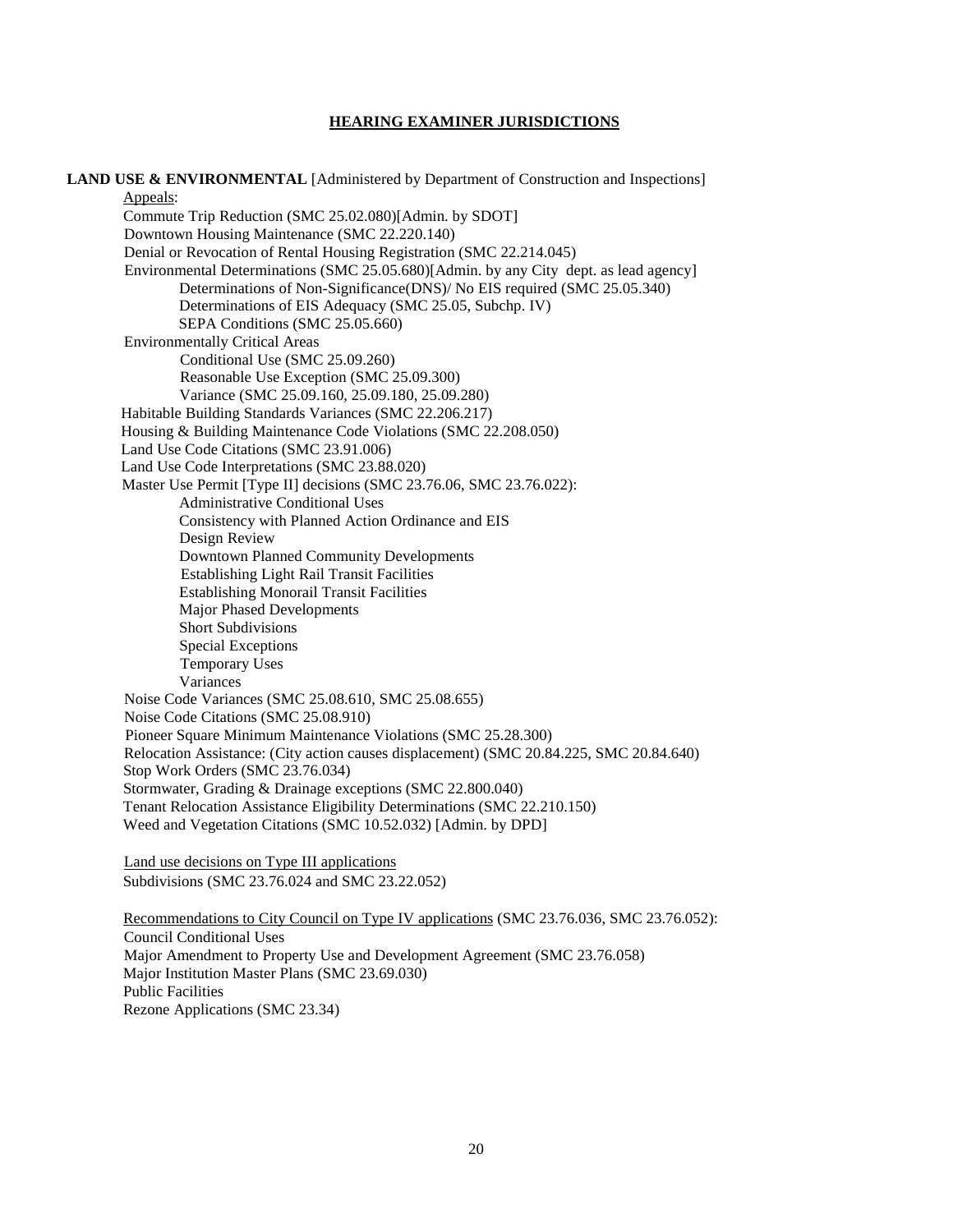**SCHOOL REUSE & DEPARTURES** [Administered by Department of Neighborhoods] School Development Standard Departures (SMC 23.79.012) within MUP decision School Reuse/SUAC (SMC 23.78.014) within MUP decision

**CIVIL RIGHTS** [Administered by the Office for Civil Rights] Employment Discrimination Complaints (SMC 14.04.170) Fair Housing/Business Practice Complaints (SMC 14.08.170) Public Accommodations Complaints (SMC 14.06.110) Fair Contracting Practices (SMC 14.10.120) Paid Sick/Safe Leave Appeals (SMC 14.16.085) Fair Chance Employment Appeals (SMC 14.17.065) Minimum Wage Appeals (SMC 14.19.085) Wage Theft Appeals SMC 14.20.065)

**LANDMARKS AND SPECIAL DISTRICTS** [Administered by the Dept. of Neighborhoods] Certificates of Approval for Designated Landmarks (SMC 25.12.740) Landmark Controls & Incentives (SMC 25.12.530) [Recommendations to City Council] Landmarks Code Interpretations (SMC 25.12.845)

Special Review Districts' Certificate of Approval and Code Interpretations Ballard Avenue Landmark District (SMC 25.16.110 & SMC 25.16.115) Columbia City Landmark District (SMC 25.20.110 & SMC 25.20.115) Fort Lawton Landmark District (SMC 25.21.130 & 25.21.135) Harvard Belmont Landmark District (SMC 25.22.130 & SMC 25.22.135) International District (SMC 23.66.030) Pike Place Market Historical District (SMC 25.24.080 & SMC 25.24.085) Pioneer Square Historical District (SMC 23.66.030)

#### **HEALTH AND PUBLIC SAFETY CODE VIOLATIONS**

Graffiti Nuisance Violations (SMC 10.07.050) [Administered by Seattle Public Utilities] Health Code Permit Actions (SMC 10.01.220) [Admin. by Seattle-King County Public Health] Infectious Waste Management Ordinance Violations (SMC 21l43l090) [Admin. by Seattle-King County Public Health] Public Nuisance Abatements (SMC 10.09.100) [Administered by Seattle Police Department] Radiofrequency Radiation Ordinance Violations (SMC 25.10.540) [Admin. by Seattle-King County Public Health]

**CITY TAXES AND LICENSES** [Admin. by Financial and Admin. Serv., Revenue & Consumer Affairs]: Admission Tax Exemptions (SMC 5.40.028, SMC 5.40.085) All Ages Dance and Venues (SMC 6.295.180) Bond Claims (SMC 6.202.290) Business and Occupation and other Tax Assessments (SMC 5.55.140) Horse Drawn Carriage Licenses (SMC 6.315.430) License Denials, Suspensions & revocations (SMC 5.55.230, SMC 6.02.080, SMC 6.02.285, SMC 6.214.320, SMC 6.02.290, SMC 6.202.240, SMC 6.202.270, Chap. 6.500 SMC) Animal Control: Animal License Denials (SMC 9.25.120) Determinations of Viciousness/Order of Humane Disposal (SMC 9.25.036) Adult Entertainment (SMC 6.270) For-Hire Vehicles & Drivers (SMC 6.310.635) Gas Piping (SMC 6.430.210) Panorama and Peepshows (SMC 6.42.080) Refrigeration Systems (SMC 6.410.210) Steam Engineers and Boiler Fireman (SMC 6.420.210) Unit Pricing (SMC 7.12.090) Marijuana Business License Citations (SMC 6.500.170)